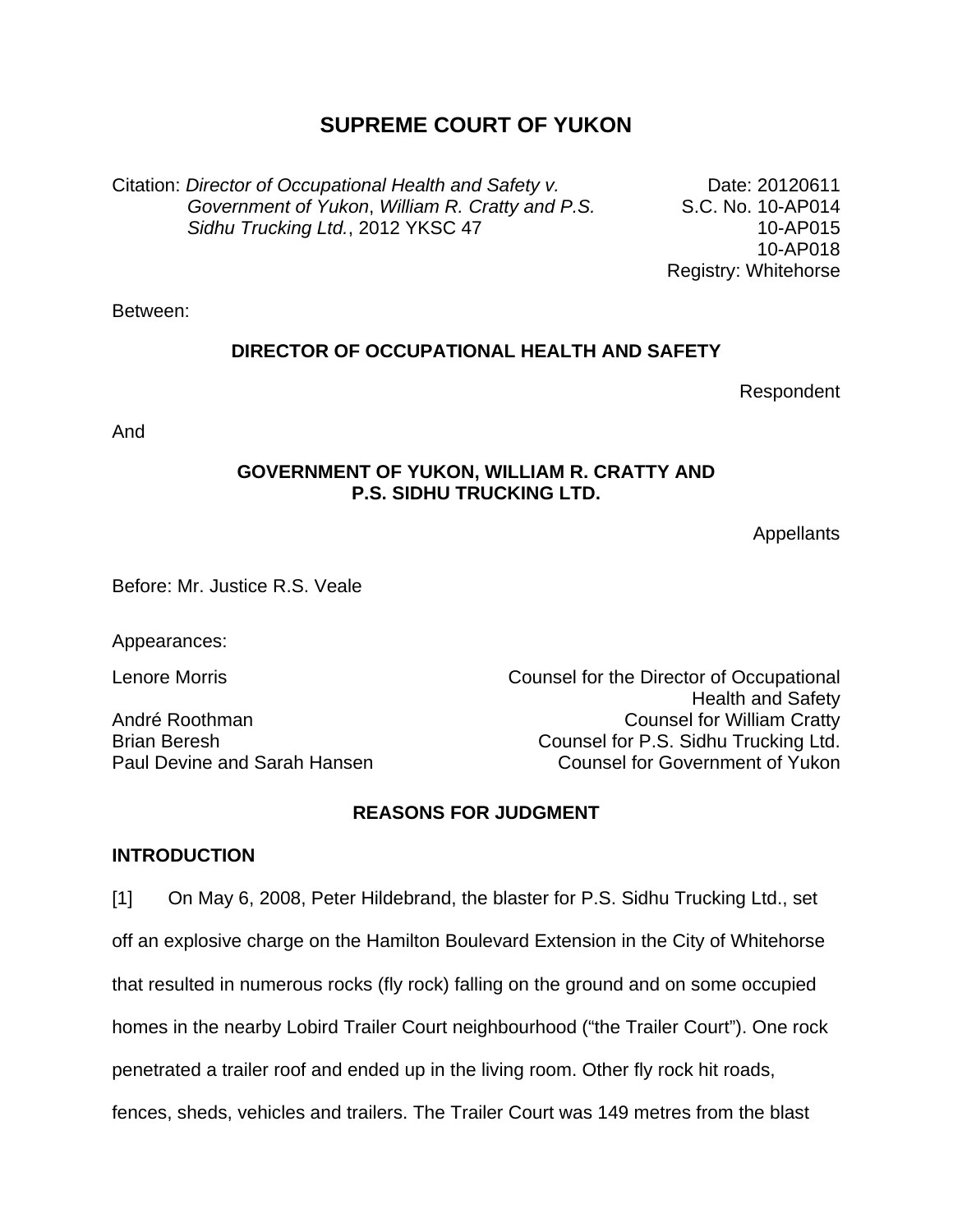#### Page: 2

site located on the Hamilton Boulevard Extension. There was property damage to some trailers but fortunately no personal injuries.

[2] The trial judge convicted the Yukon Government, P.S. Sidhu Trucking Ltd. ("Sidhu Trucking"), and William R. Cratty ("Cratty") of various offences under the *Occupational Health and Safety Act,* R.S.Y. 2002, c. 159, (the "*OHS Act"*) and the OHS Regulations. Each of these defendants is now appealing its convictions on the basis of alleged errors in fact and law. Notably, the Yukon Government appeals its conviction on the ground that although it was the owner, it was not the "constructor" of the Hamilton Boulevard Extension project*.* The blaster pleaded guilty and was convicted of an offence contrary to OHS Regulations, Y.O.I.C. 2006/178, Part 14 ("Blasting"); specifically of s. 14.04(3), which reads "No blaster shall authorize or permit any work that may jeopardize the safety of any person."

[3] Offences under the *OHS Act* are strict liability offences. Once the prosecutor has proven beyond a reasonable doubt that a defendant has committed the prohibited act, the burden of proof shifts to the defendant to demonstrate, on a balance of probabilities, that it exercised due diligence to prevent the accident or conditions that led to it. See *R. v. Sault Ste. Marie (City)*, [1978] 2 S.C.R. 1299.

#### **THE EVIDENCE**

[4] The Hamilton Boulevard Extension is a road which was created to conveniently link a number of Whitehorse subdivisions to the downtown core. Although within city limits, the Yukon Government, as owner, planned and paid for the construction of the road. In September 2007, Yukon Government and Sidhu Trucking signed a 143-page contract (the "Contract"), valued at approximately \$9 million, in which Sidhu Trucking was contracted to construct the sub-grade and base construction of the Hamilton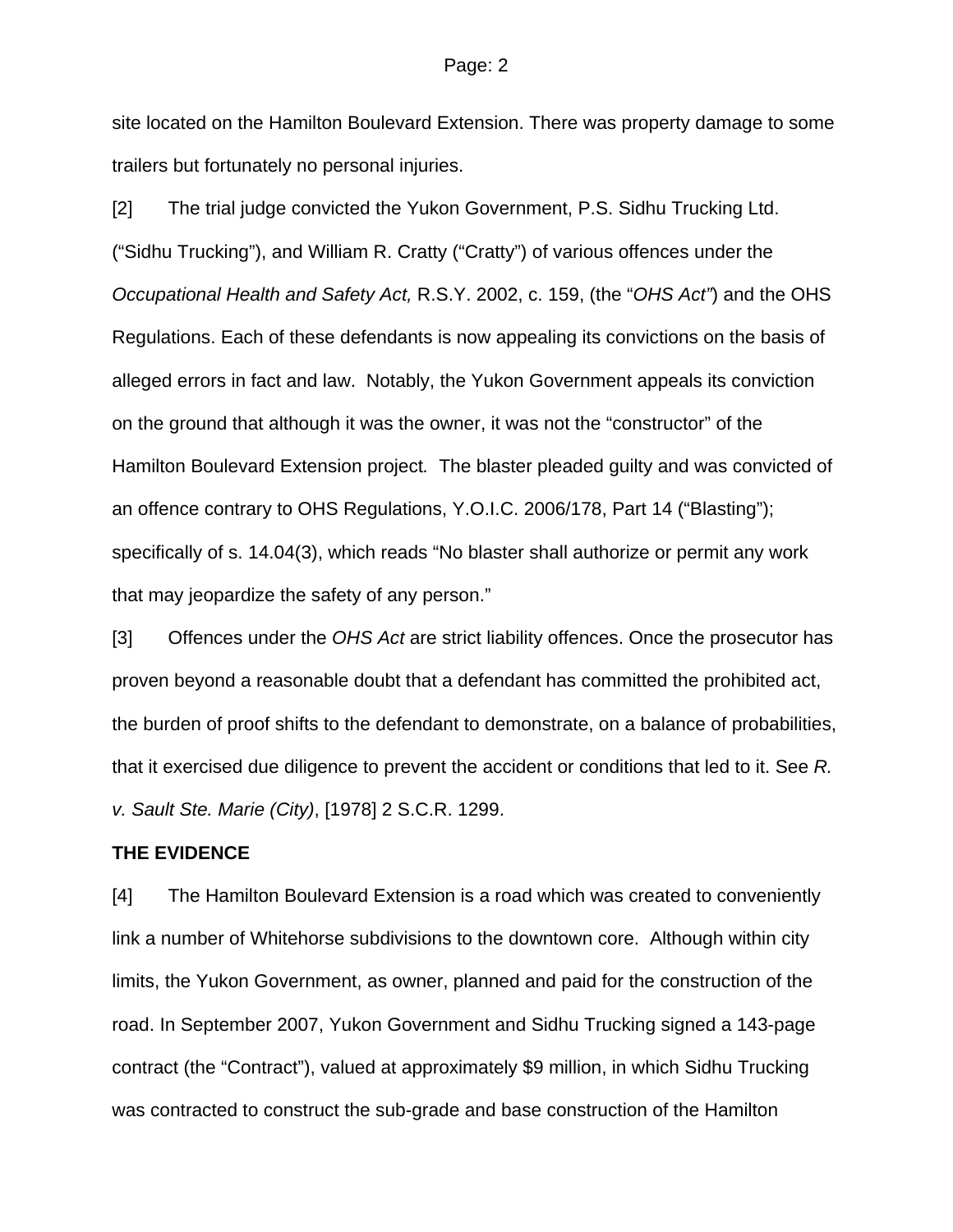Boulevard Extension, including rock blasting, common excavation and placement of rock fills, and other things ("the Project").

[5] Sidhu Trucking had initially engaged a firm from Prince George, British Columbia, to undertake the blasting work. However, as the Project fell behind schedule, Sidhu Trucking instead brought in Peter Hildebrand, a local blaster (the "blaster"). He first obtained a blaster's permit in 1975 when he came to the Yukon. He commenced road construction blasting in 1998 and, before this contract, had only blasted once in an urban setting. He had previously worked as a blaster with Paramjit Sidhu, the owner of Sidhu Trucking, at Whitehorse Copper, a copper mine that operated in the City of Whitehorse in the 1970s. Mr. Sidhu was also a blaster at that time.

[6] Division 1 ("General Requirements") of the "Plans and Specifications" portion of the Contract states in s. 16.0 that "[b]lasting will be permitted only after securing the approval of the Owner" and notes that "such approval shall not be construed as approval of the methods employed by the contractor in blasting". The General Conditions of the Contract define "Owner" as "the Government of the Yukon or its authorized agent or representative as designated to the Contractor in writing". Before each blast, the blaster was required to prepare a one-page document, called the Proposed Blast Design, and provide it to Harvey Kearns, the Yukon Government Project Inspector ("Kearns"), for approval.

[7] The proximity of the Trailer Court to the road work presented an issue virtually from the beginning of the blasting work. On November 1, 2007, a piece of fly rock, the size of the owner's fist, went through the roof of Trailer # 23 and landed on the living room floor. Trailer # 23 was located approximately 350 metres from the blast site. Kearns prepared an Incident Report dated November 7, 2007 about this event. The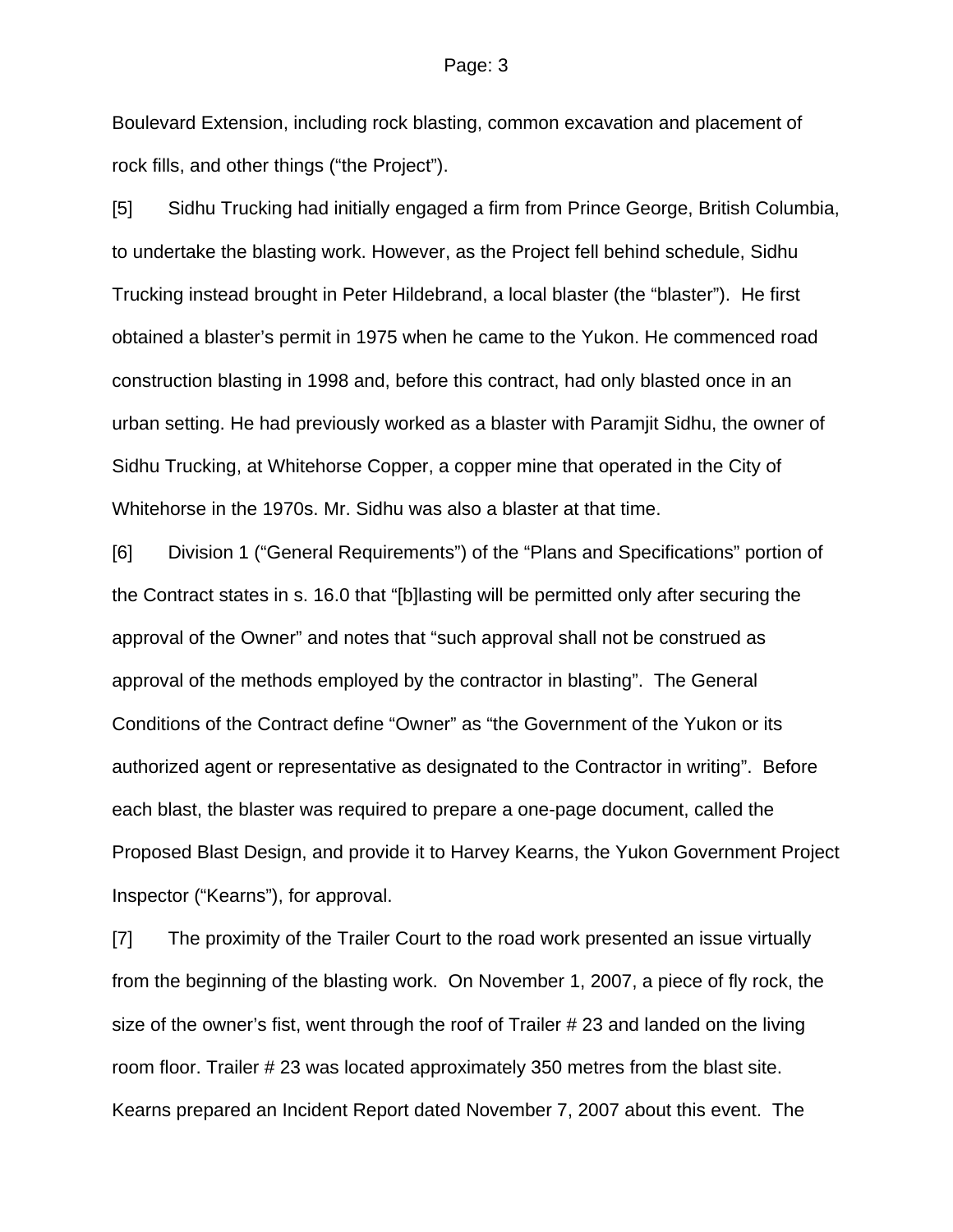Report was prepared in consultation with Cratty, who agreed that Sidhu Trucking would

pay for the damage.

[8] The Incident Report stated at page 2:

#### **Corrective Measures**

- Proper communication between driller and blaster as to hole depths;
- Loading the holes with a smaller amount of explosives;
- Over drilling the holes to provide adequate collars and proper packing of holes;
- Covering the shallow holes with sand or very fine material to stop fly rock;
- If needed, he will get another blaster.

[9] The Incident Report was discussed at Site Meeting # 3. In minutes prepared

from that meeting, Jeff Boehmer, the Yukon Government's Program Manager

("Boehmer"), stated:

4) YG Items:

… f) Lobird Trailer Incident Report – HK [Kearns] had prepared a report on the incident and was good to see that the Contractor had instituted corrective actions to insure that future incidents did not occur. BC [Cratty] confirmed that the holes were not stemmed properly.

[10] "Stemming" refers to the loading and packing of the drill holes. Apart from

Boehmer, the Yukon Government was also represented at Site Meeting # 3 by Pat

Molloy (Director, Community Infrastructure Program) and Kearns.

[11] The blaster was not present for either the investigation preceding the Incident

Report or the site meeting. At trial, he testified that he could not recall receiving the

Incident Report. He did say that Cratty had told him about the November 1, 2007

incident, and he knew that a small rock had gone through the roof of a trailer in the

Trailer Court.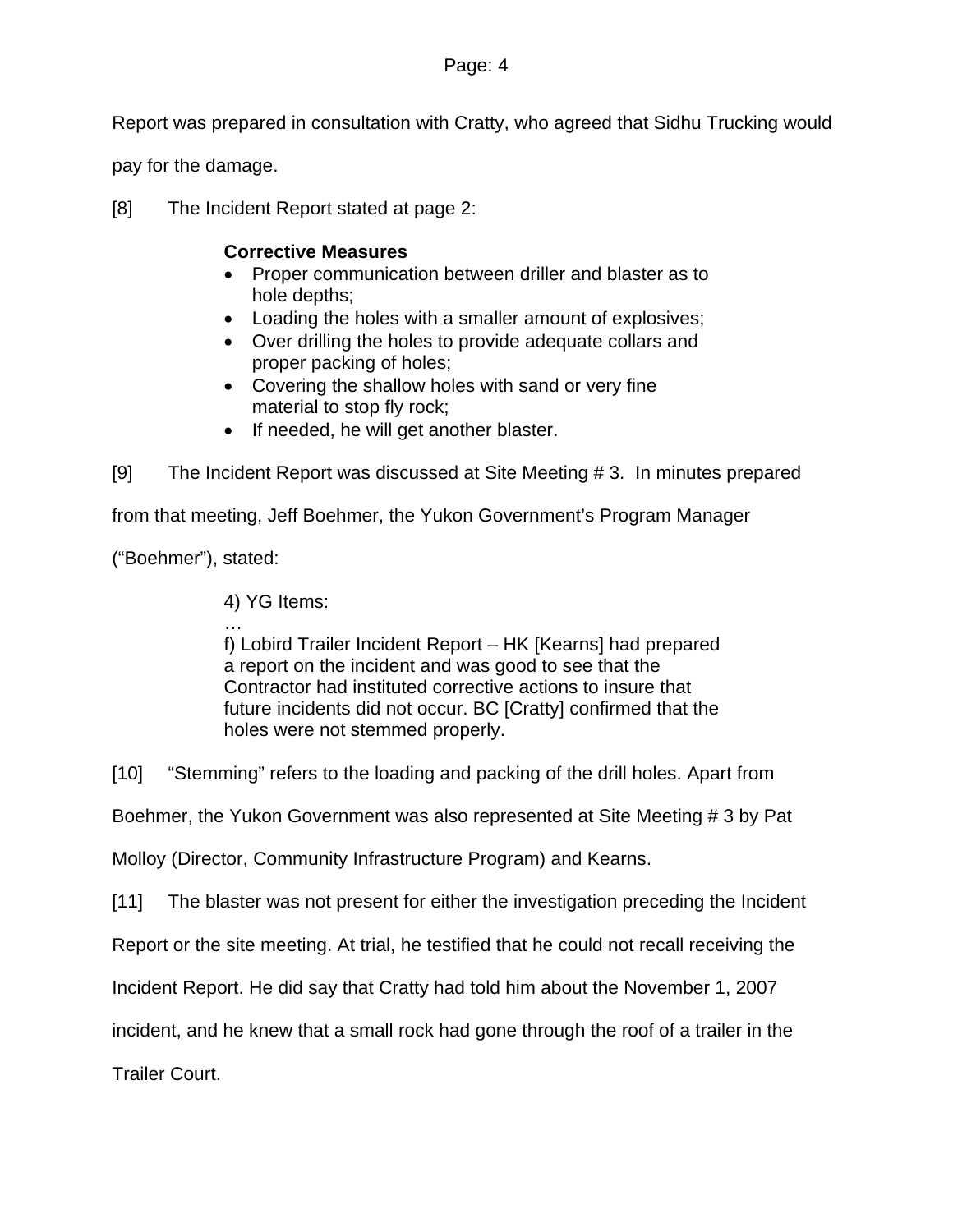[12] Following the November 7, 2007 Incident Report, it appears that the condition requiring shallow holes to be covered with sand or very fine material was followed for some of the blasts. However some of the blasts holes remained uncovered, including those drilled for the May 6, 2008 blast. The blaster had conducted 18 blasts along the roadway before the 19<sup>th</sup> blast on May 6, 2008.

#### **The May 6, 2008 Blasting Incident**

[13] The Proposed Blast Design for Blast #19, the May 6, 2008 blast, contained many details about the drilling and blasting required. Under Site Details, it stated:

… Distance to nearest structure (utility) 400 (m)

[14] The blaster explained that 400 metres was "his own" estimate. He assumed it was a safe distance. He had a "general idea" that the Trailer Court was nearby. It is a fact that the Trailer Court was not visible from the blast site because of a hill.

[15] The Proposed Blast Design was given to Kearns.

[16] The actual distance to the Trailer Court was 149 metres. The blaster said he did not design the blast based on this distance. He admitted that if he had proper knowledge of the location of the Trailer Court, he would not have done the blast. He also testified that urban blasting was different than rural blasting because in urban blasting you have to be able to control your blast much more closely. He acknowledged that blasting was a risky business.

[17] The blaster did not use any blasting mats or sand to cover the drill holes on May 6, 2008. His general answer about why he had decided not to use mats was:

> It depends on where the location was and the type of hole. If I was under the impression or feeling that I was far enough away from where any fly rocks could hit anything, I would – wouldn't bother with the sand and gravel.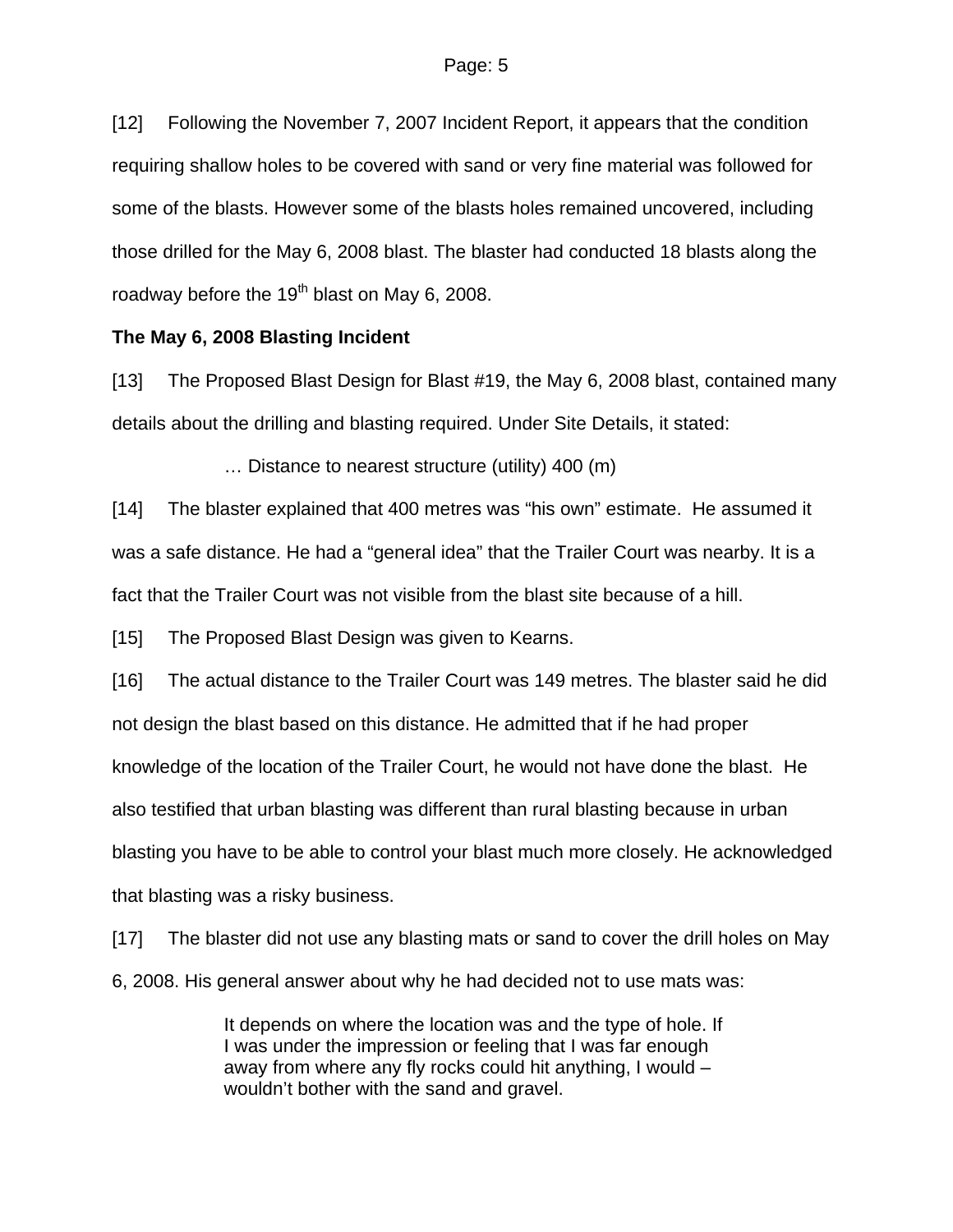[18] The blaster also acknowledged that it was time-consuming and costly to cover a blast site with sand and gravel. A blast with 100 drill holes would take three or four hours to cover. He found mats to be cumbersome and heavy, and in some cases he found that they left a dangerous mess.

[19] For May 6, 2008, the blaster had proposed 380 drill holes, but Sidhu Trucking's drillers had drilled 423 holes. It was the biggest blast he had done to date. The blaster did not control the drillers who were employed by Sidhu Trucking.

[20] The May 6, 2008 blast caused considerably more damage than the November 1, 2007 blast. After the May 6, 2008 blast, there were rocks on the road leading to the trailers. A rock came through the roof of Trailer 212 and the blast caused damage to Trailers 214, 217 and 218. The rocks from the blast hit fences, sheds, vehicles and trailers.

[21] Guards had been placed at various locations around the Trailer Court, but none of the occupants had been notified of the blast. An investigator for the Director of Occupational Health and Safety took photographs of the damage and measurements of various distances from the blast site. Guard # 1 was 521 metres from the blast site, guard # 2 was 622 metres, guard # 3 was 358 metres, guard # 4 was 677 metres and guard # 5 was 355 metres from the blast site. However, Trailers 212, 112 and 218 were 166, 219 and 149 metres, respectively, from the blast site.

[22] As noted, Peter Hildebrand took responsibility for the May 6, 2008 blast by pleading guilty to a charge of permitting "a work that may jeopardize the safety of any person."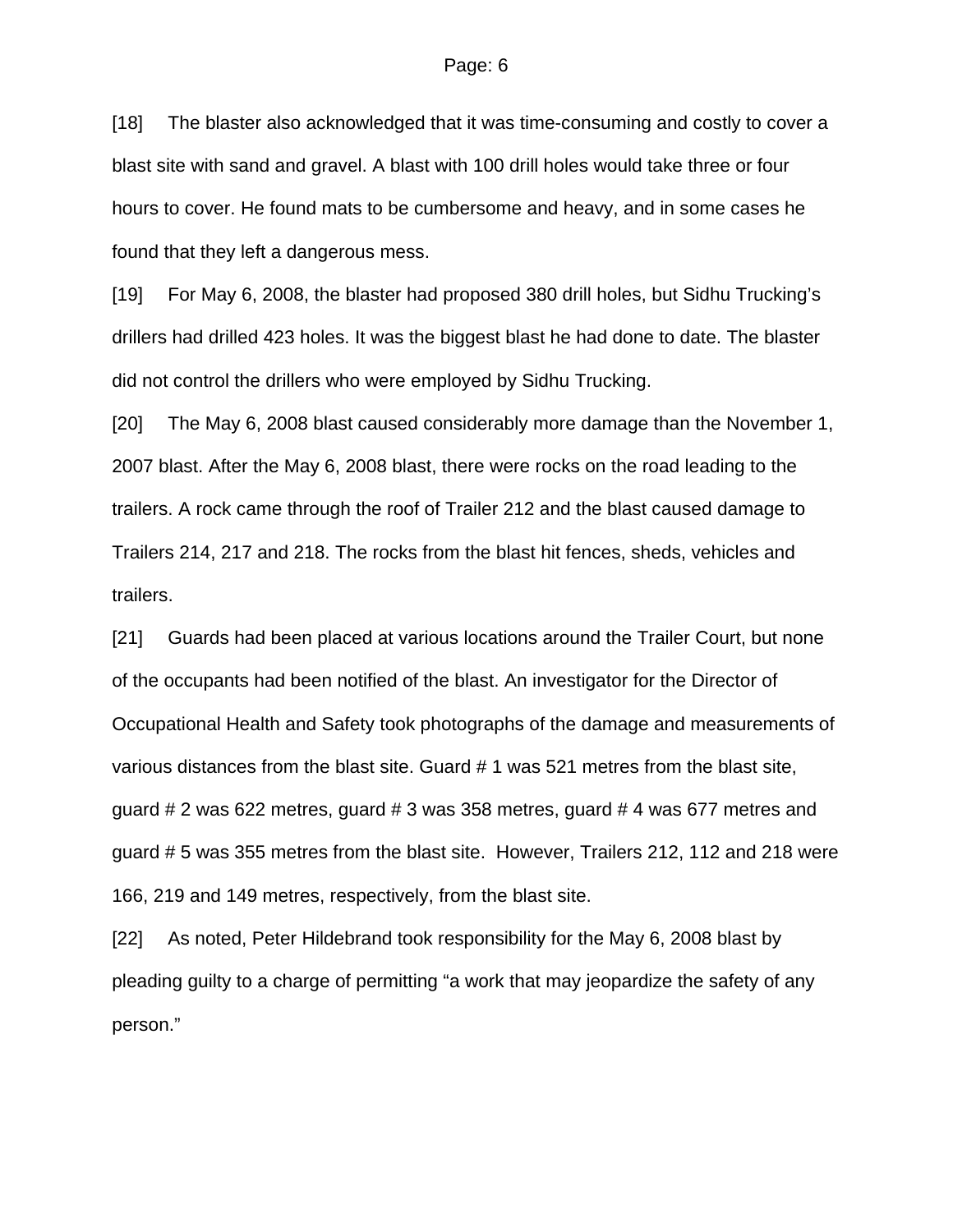#### **Trial evidence about the May 6, 2008 blast**

[23] Scott Parker, an expert blaster called at the trial by counsel for the Director of Occupational Health and Safety, indicated that blasting is not an exact science, and he appeared very unwilling to blame the blaster. Had it not been for the fly rock incident, he testified that he would have considered the blast a success.

[24] Mr. Parker did acknowledge that there was zero tolerance for fly rock in urban settings. He pointed out some of the things that could have been done to eliminate this risk:

- 1. the drill holes could have been deeper;
- 2. the drill holes could have been covered with blasting mats or sand, which would have significantly reduced the risk;
- 3. the number of drill holes could have been reduced; and
- 4. the drill holes could have been spaced closer together.

[25] Mr. Parker went as far as saying he might have made the same decisions as the blaster, but he acknowledged that it was the blaster's responsibility to know the location and distance of the buildings and to readjust his blast if necessary. He said that there should have been a measurement done by a surveyor. The engineer or site inspector who received the blast records should have informed the blaster of the distance. He also said that an orientation to the risks on the site should have been conducted by the superintendent, the owner, or the owner's engineers.

[26] Counsel for Sidhu Trucking cross-examined Mr. Parker on the issue of rock fractures and how they would have affected blasting:

> Q Yesterday, on cross-examination again, there was much discussion and there were photographs put into evidence showing that there's fracturing in the rocks,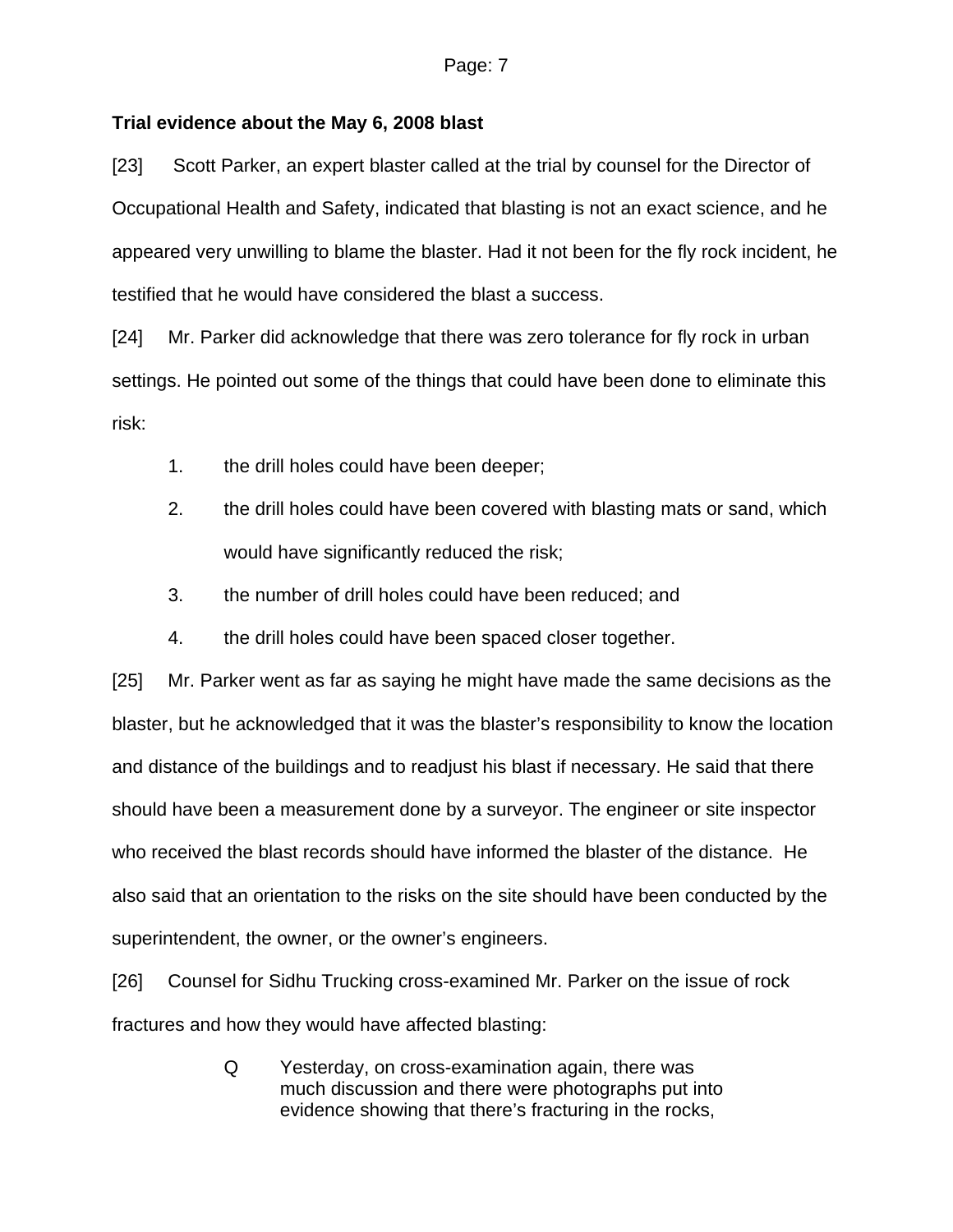and I was left with the impression that a blaster drilling and putting explosives into that setting has no idea what it is that they're going into. So if  $-$  are there ways that a blaster can acquire knowledge of the nature of the rocks; so, for instance, in this case, the fracturing of the granite?

A Fracturing of granite was common throughout the Canadian Shield in the east and throughout the plutonic complex in the west. A blaster with even four or five years experience in that rock would encounter that same problem numerous times, or not  $-$  just about every time actually. That fracturing within the top five metres of the surface and the ground here is commonplace, that he should be able to look for it, anticipate, and take actions to accommodate it.

[27] Jeff Boehmer testified at the trial. He is an engineer who has worked for the

Yukon Government for 25 years. This was his first blasting project. He acknowledged

receiving the Proposed Blast Design reports from Kearns, but he did not read the

section setting out the distance to nearest structure.

[28] Boehmer acknowledged that the Yukon Government, as owner, had many

contractual provisions with Sidhu Trucking to ensure blasting safety, but he said that

blasting was ultimately the responsibility of Sidhu Trucking as the contractor. Boehmer

acknowledged being very nervous after the fly rock incident on November 1, 2007. He

had previously issued a contract addendum on August 29, 2007, containing the

following provisions on Rock Removal:

- 3.2.11 Blast rock in such a manner that the maximum dimension of rock fragments is less than 1 meter.
- 3.2.12 Blast rock in such a manner as to contain "flyrock" within cleared limits.
- 3.2.13 When blasting near existing infrastructure use suitable means to protect infrastructure. Pay particular attention to the existing o/h hydro line crossing and the existing Lobird water line crossing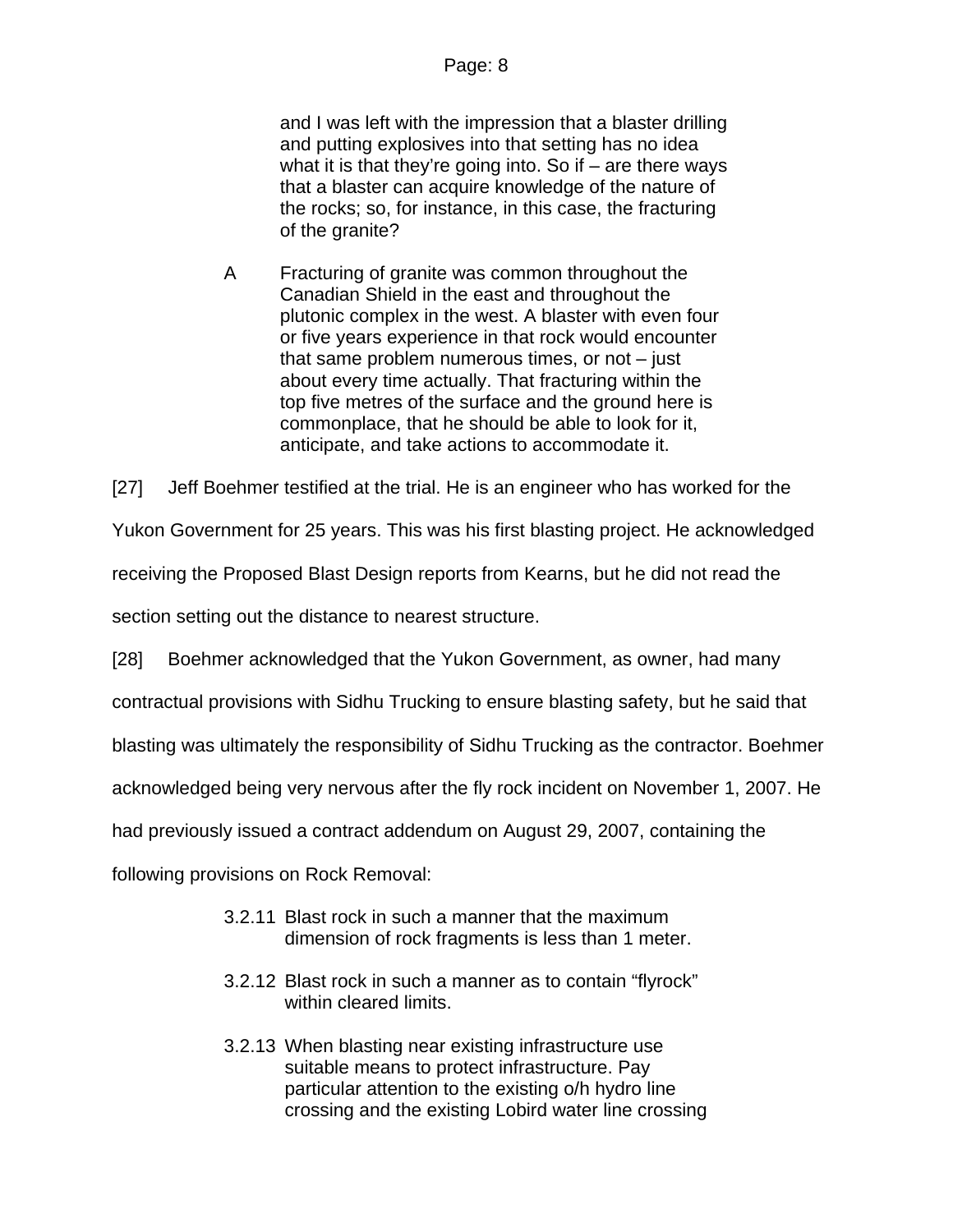#### Page: 9

the r/w. Use matts (sic) to control flyrock under hydro line as required.

[29] Boehmer stated that the Yukon Government's role was not to tell the contractor how to do its work but rather to monitor the construction progress and check on compliance. He advised that after the May 6, 2008 blast, blasting mats were brought in, blasts were smaller with 50 – 60 drill holes, and sand was placed over the blast site before the blasting mats were laid. There were no fly rock incidents after the May 6, 2008 blast.

[30] The Director of Occupational Health and Safety (the "Director") testified that at approximately 10:15 a.m. on May 7, 2008, he received a telephone call from Kearns indicating that there had been a "blasting incident" the previous evening. At the same time, the Director's assistant received a phone call from Cratty reporting the same thing. The Director advised that his office has an answering service that monitors phone calls 24 hours a day. There is also an on-call safety officer available to respond to calls and a list of names for the answering service to call, should the on-call safety officer not be available. The Director testified that immediate reporting is required to ensure that there is no tampering with the scene when an incident occurs.

[31] The Director also stated that he did not at any time read or review the Contract between the Yukon Government and Sidhu Trucking.

#### **The Trial Judge's decision about liability**

[32] Yukon Government, Sidhu Trucking, and Bill Cratty were charged on three separate informations with offences under the *OHS Act* with respect to the May 6, 2008 blast. As noted, Peter Hildebrand pleaded guilty to an offence under the OHS Regulations.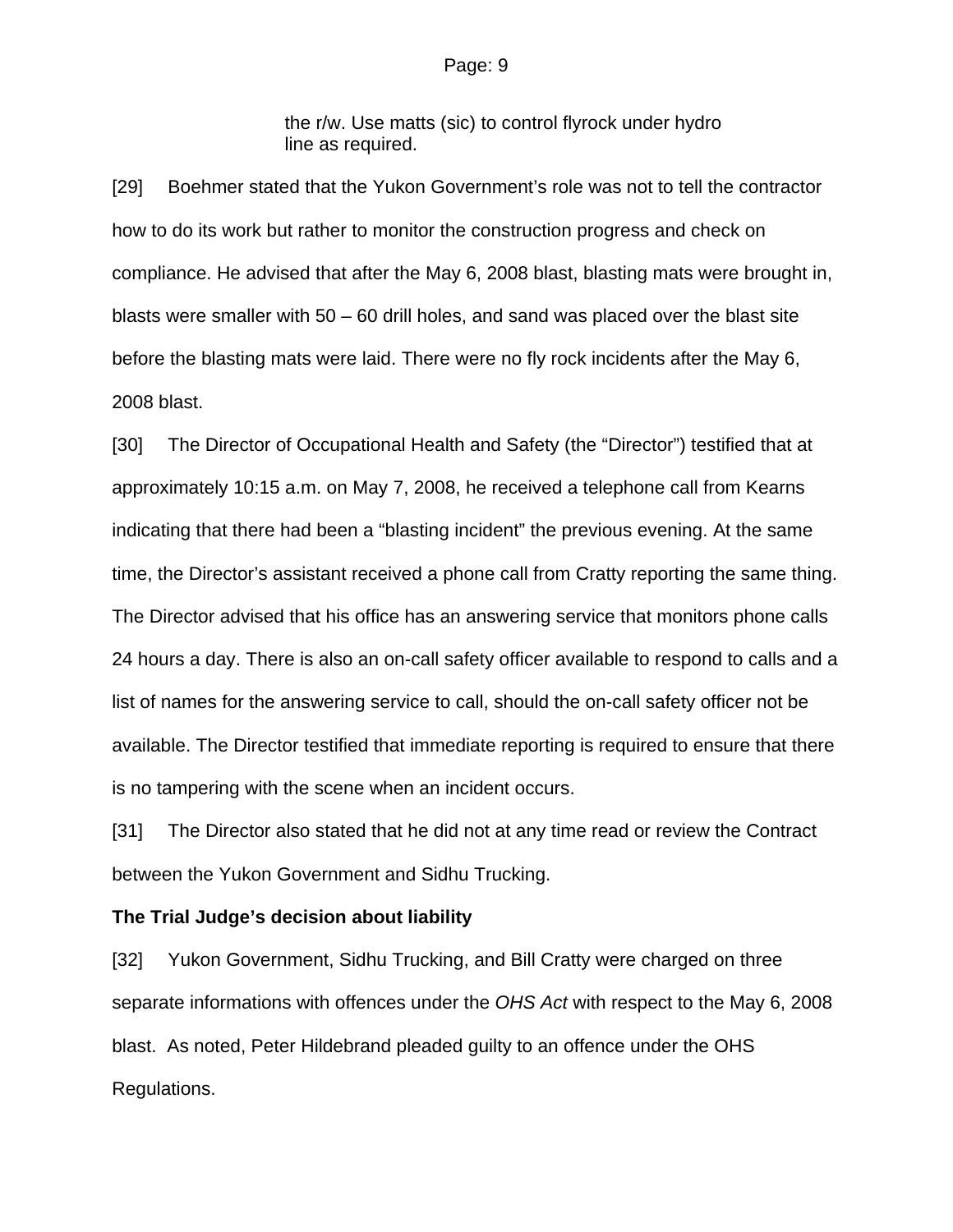[33] The Yukon Government was charged as a constructor under ss. 4(a) and (b) of the *OHS Act*, for failing to ensure that the measures and procedures prescribed by the *OHS Act* and OHS Regulations were carried out and for failing to ensure that employers and other persons working on the project complied with the *OHS Act* and OHS Regulations. It was convicted of s. 4(a) only, as the judge applied the rule in *R. v. Kienapple*, [1975] 1 S.C.R. 729, to the second charge.

[34] Sidhu Trucking was charged as an employer under ss. 3(1)(a) and (b) of the *OHS Act* for failing to ensure that the processes under its control were safe and without risks to health and for failing to ensure that work techniques and procedures to prevent the risk of occupational injury were adopted. It was also charged under the OHS Regulations for allowing its worker to engage in blasting activities that jeopardized the safety of persons in the Trailer Court (Part 1, s. 1.04(a) and (b)) and for failing to immediately report the incident (Part 14, s. 14(12)(a)). It was only convicted under section 3(1)(a) of the *OHS Act* and s. 14(12)(a) of the OHS Regulations, again because of the application of *Kienapple*.

[35] Cratty was charged with failing, as a supervisor, to provide proper instructions to the blaster and ensure that he performed his work without undue risk (s. 7 of the *OHS Act)*. He was also charged under the Blasting part of the OHS Regulations for failing to immediately report the incident (Part 14, s. 14(12)(a)). He was convicted of both on these charges.

[36] As will become clear below, highly relevant to this appeal are the characterizations of the roles of Yukon Government and Sidhu Trucking in the project, in that Yukon Government was charged as a constructor and Sidhu Trucking as an employer.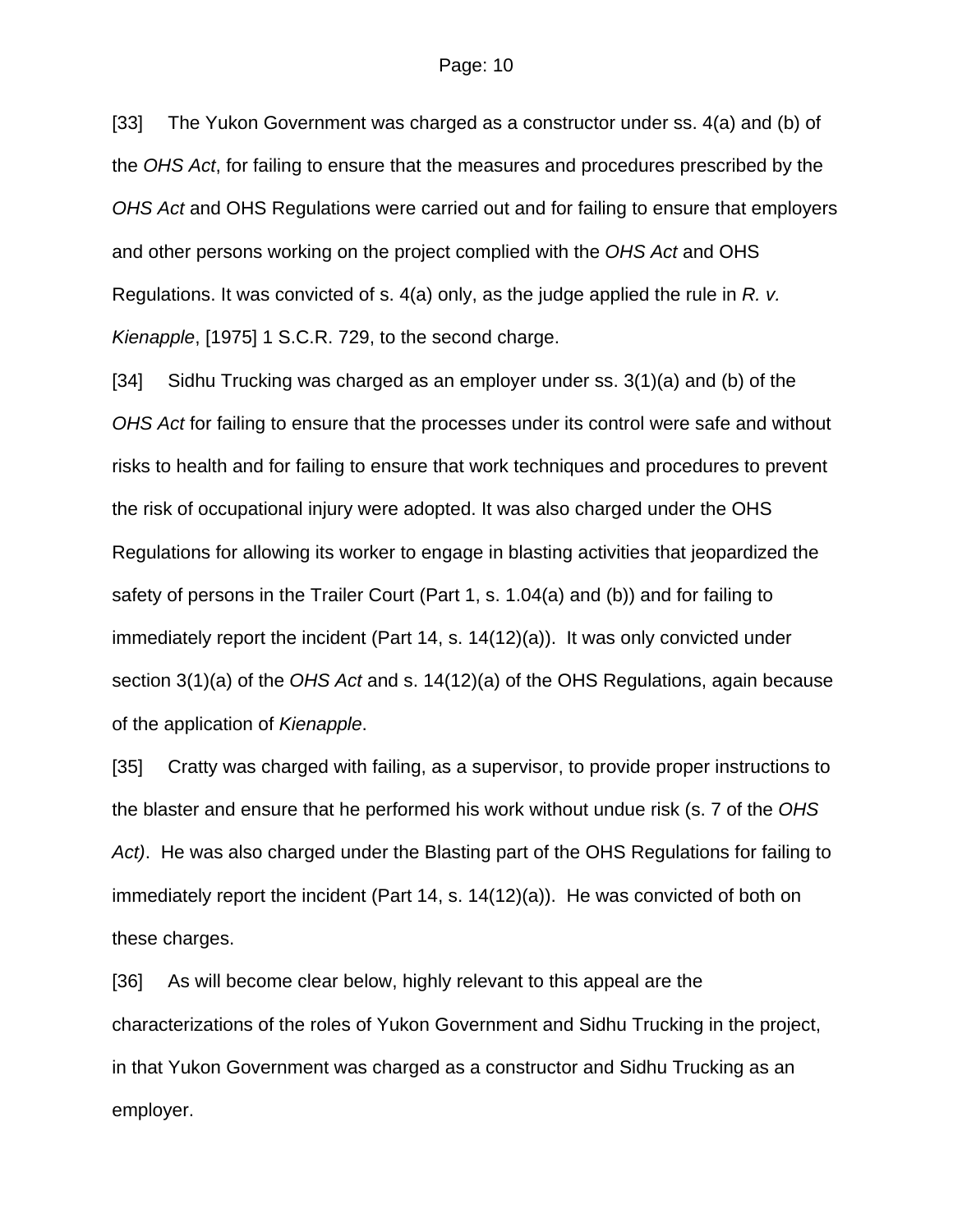[37] The trial judge relied upon a quote from *J. Stoller Construction Limited v. the* 

*Queen*, (November 28, 1986, unreported Ont. Prov. Ct.) ("Stoller") to conclude that "it is

beyond doubt" that Yukon Government was the constructor of the Project.

[38] The trial judge's reasoning is set out at para. 11 of his decision:

The Government of Yukon is clearly the owner of the project. It put out the tenders for the project, entered into the construction contract and paid the cost. However, in this case, the Department of Community Services was much more involved in the project than simply hiring a contractor and paying the bills. It retained overall control and management of the entire Hamilton Boulevard Extension Project, of which the contract with Sidhu Trucking was only a part. The Department had an in-house engineer, Mr. Boehmer, who was designated as "Program Manager". The Department also maintained a full-time inspector, Mr. Kearns, on the job site itself. The contract with Sidhu Trucking was very detailed and specific as to how construction was to be carried out. In particular, it required that blasting plans be provided to the Department in advance of all blasts. These plans, including plans for the May 6th blast, were forwarded from Mr. Hildebrand to Mr. Boehmer for his review.

# **ISSUES**

- [39] The following issues will be addressed:
	- 1. Did the trial judge err in finding that members of the public are protected by the *OHS Act*?
	- 2. Did the trial judge misinterpret the evidence of the blaster and the expert and err in finding that the blasting incident was foreseeable?
	- 3. Did the trial judge err in finding that Sidhu Trucking was in control of the blasting process?
	- 4. Did the trial judge err in determining that Sidhu Trucking failed to exercise due diligence?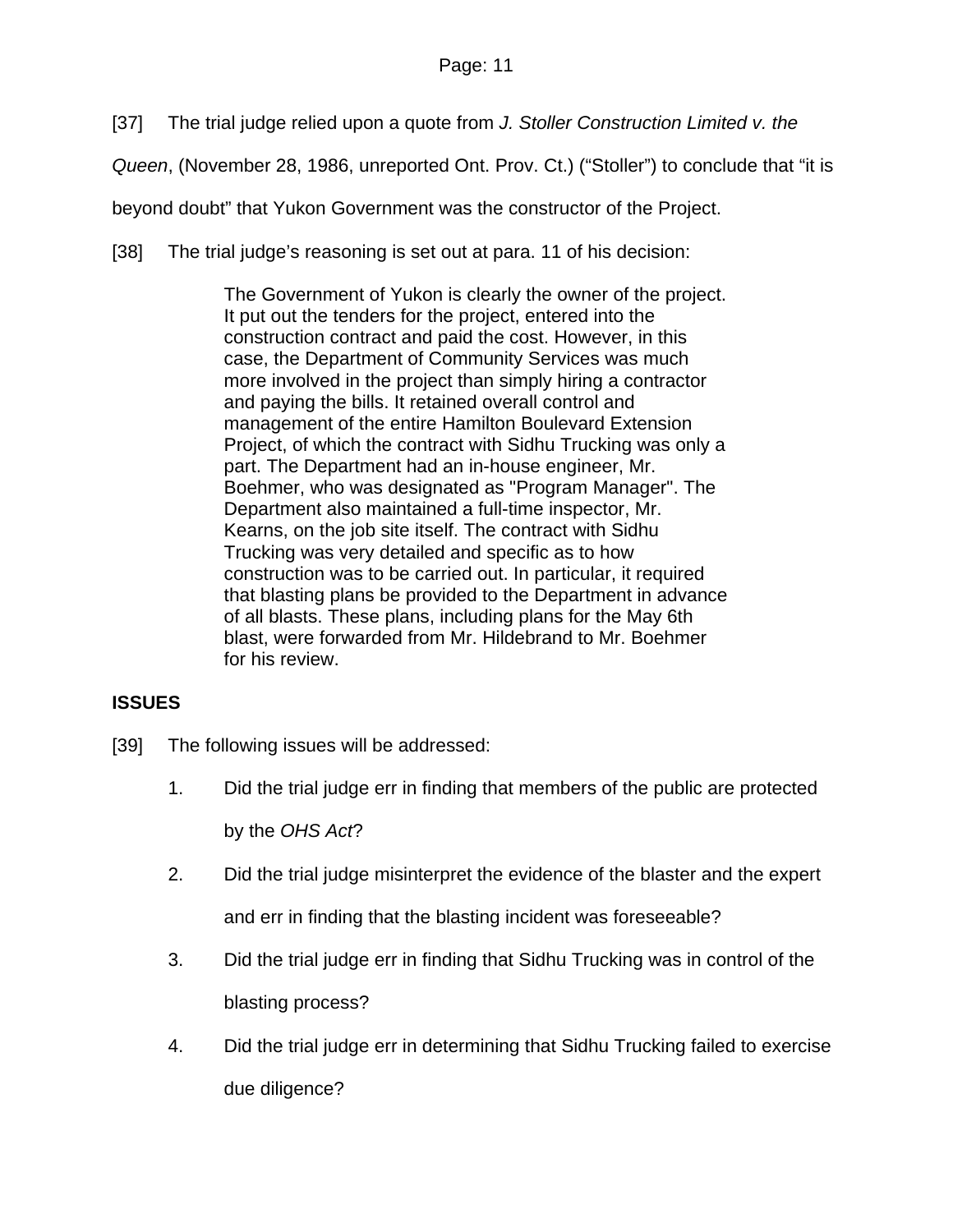- 5. Did the trial judge err in determining that Cratty as supervisor failed to exercise due diligence?
- 6. Did the trial judge err in finding that Sidhu Trucking and Cratty did not report the blasting incident to the Director of the Community Infrastructure Program "immediately".
- 7. Did the trial judge err in law in convicting the Yukon Government as a "constructor" under s. 4(a) of the *OHS Act*?

#### **The Standard of Review**

[40] An appeal is not a re-trial of a case. The standard of review is set out in *Housen v. Nikolaisen*, 2002 SCC 33. The standard of review for a question of law is correctness. The standard of review for a finding of fact or inference of fact is that the trial judge cannot be reversed unless he has made a "palpable and overriding error" i.e. an error that is plainly seen. Matters of mixed fact and law lie along a spectrum between the two standards, but where the issue on appeal involves the trial judge's interpretation of the evidence as a whole, it should not be overturned absent palpable and overriding error (see para. 36 and preceding discussion).

# **ISSUE # 1: Did the trial judge err in finding that members of the public are protected by the** *OHS Act***?**

[41] This submission of Sidhu Trucking and Cratty is essentially that the *OHS Act* is for the protection of workers and not the public. Since it was the public that was affected by the May 6, 2008 blast, the OHS scheme is not an appropriate vehicle for a prosecution. There are four main submissions that make up this argument:

1. the purpose of the *OHS Act* is solely to protect and promote the health and safety of the workplace which did not include the Trailer Court;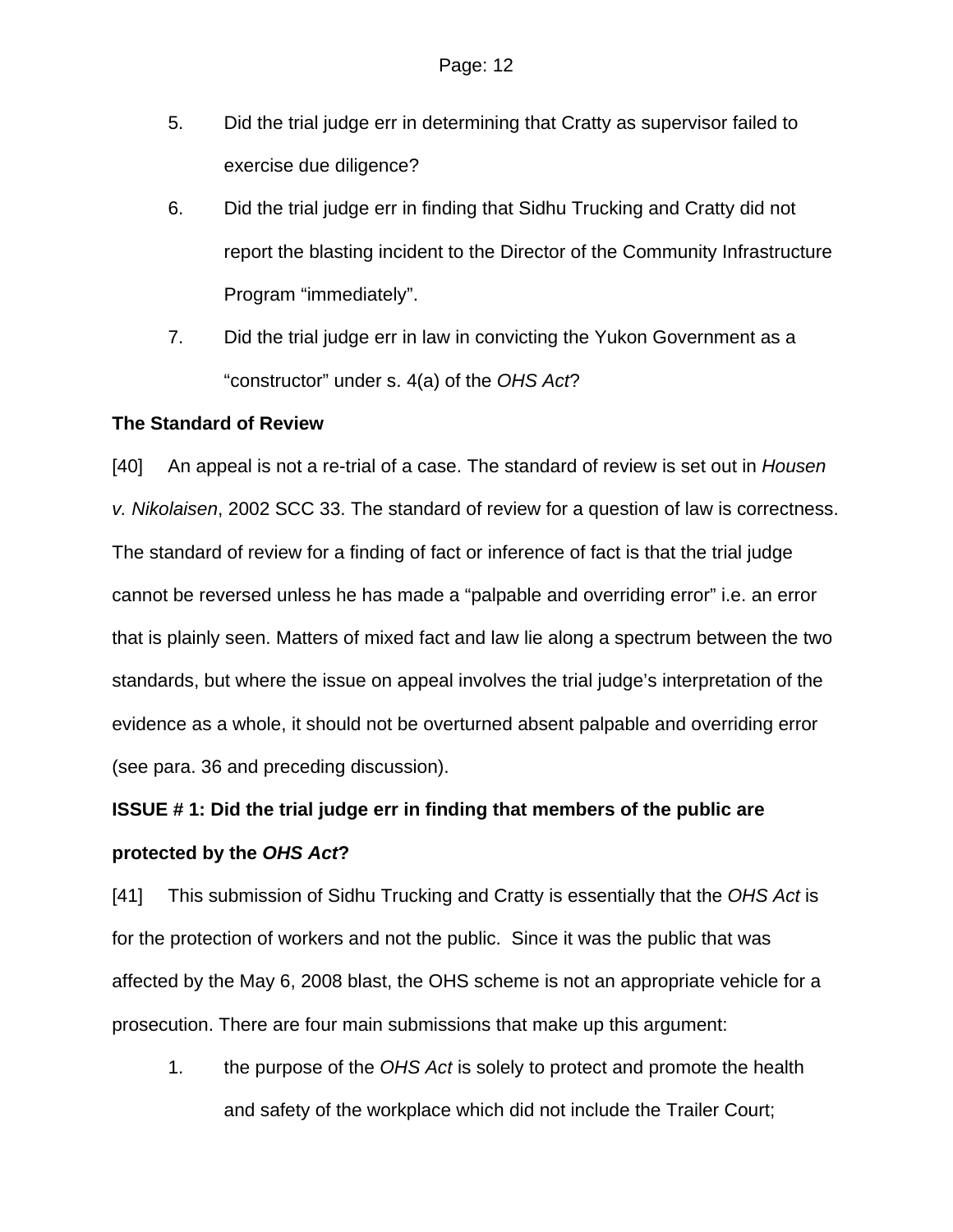- 2. the safety of non-workers outside the workplace was not in the contemplation of the legislation when the law was proclaimed;
- 3. there is no evidence that any contractor or employee was at risk during the blast on May 6, 2008; and
- 4. the residents of the Trailer Court are not prejudiced by this interpretation because they have a civil remedy for damages.

[42] In my view, it is quite correct that the primary purpose of the *OHS Act* is to

protect workers and the workplace. Nevertheless, to say that this is all it protects is an

unduly narrow interpretation not in keeping with s. 10 of the *Interpretation Act*, R.S.Y.

2002, c. 125:

Every Enactment Remedial

Every enactment and every provision thereof shall be deemed remedial and shall be given the fair, large, and liberal interpretation that best insures the attainment of its objects.

[43] This section of the *Interpretation Act* has been interpreted as encouraging courts

to give a broad rather than a narrow interpretation to a remedial public welfare statute.

[44] I also note that the *OHS Act* is very similar to Ontario's *Occupational Health and* 

*Safety Act*, R.S.O. 1990, c. O.1 (The Ontario *OHS Act)*. In *Ontario (Ministry of Labour)* 

*v. Hamilton (City)* (2002), 58 O.R. (3d) 370 (CA), Sharpe J. set out a helpful

interpretative principle at para. 16 that accords with my application of the *Interpretation* 

*Act*:

The OHSA is a remedial public welfare statute intended to guarantee a minimum level of protection for the health and safety of workers. When interpreting legislation of this kind, it is important to bear in mind certain guiding principles. Protective legislation designed to promote public health and safety is to be generously interpreted in a manner that is in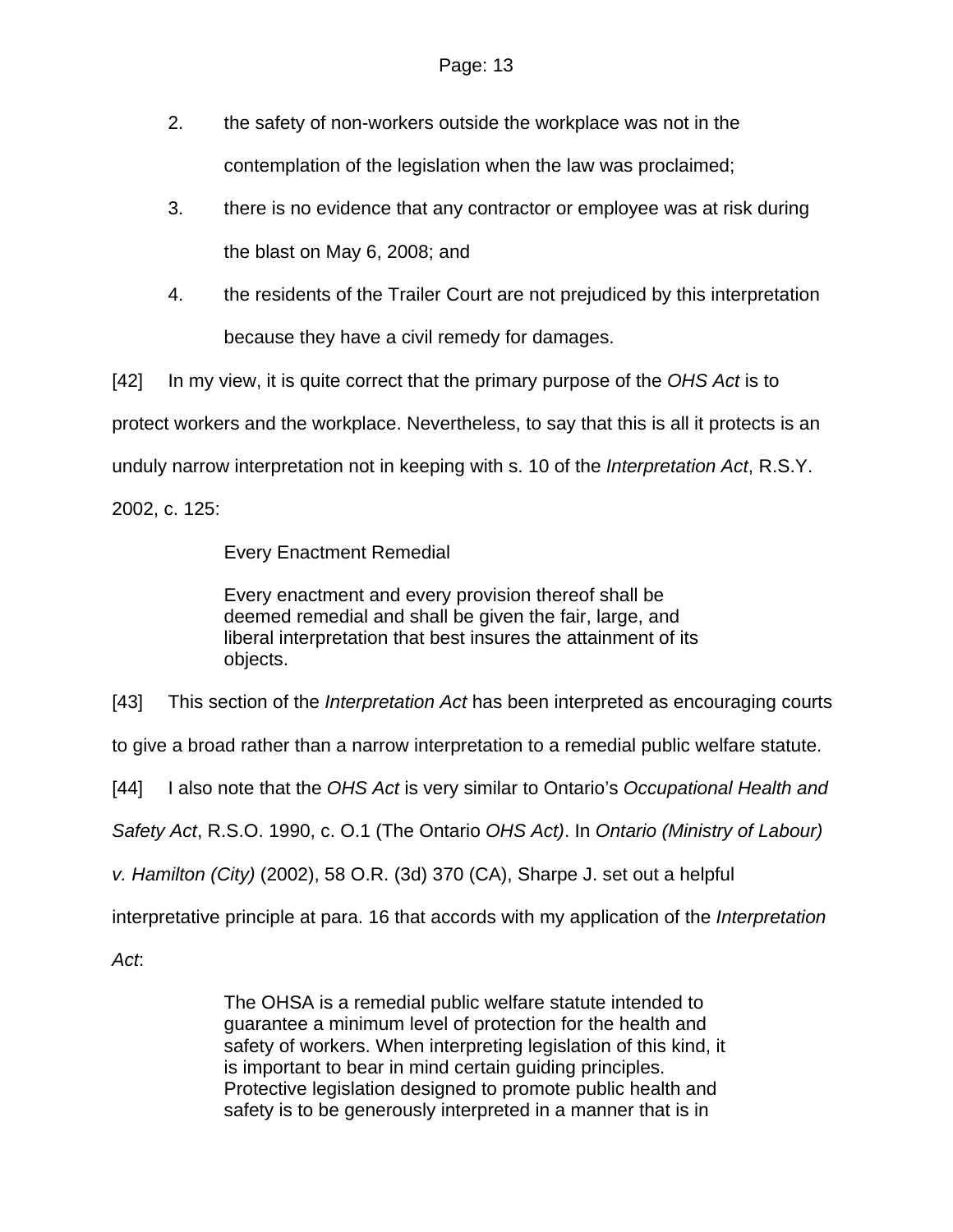#### Page: 14

keeping with the purposes and objectives of the legislative scheme. Narrow or technical interpretations that would interfere with or frustrate the attainment of the legislature's public welfare objectives are to be avoided.

[45] Further, as the trial judge here pointed out, the *OHS Act* refers to "any other person" and "another person" in its "Hazardous Work" sections (ss. 15 and 16). It would be a narrow interpretation indeed to find that an unsafe practice in the workplace requires evidence of specific endangerment to a worker, as opposed to the general public.

[46] The duties of a party to a project caught by the *OHS Act* are not limited to situations where workers are endangered or injured but rather require that work is performed without undue risk to anyone and that the workplace is safe. The whole purpose of the *OHS Act* is to promote safe practices in the workplace at all times. This includes safety for members of the public that are in proximity to the workplace.

[47] In my view, the trial judge has interpreted the *OHS Act* correctly and it would be a perverse interpretation to allow a defence that, in the words of the trial judge, essentially says "my activities didn't endanger my workers; they only endangered the general public".

# **Issue # 2: Did the trial judge misinterpret the evidence of the blaster and the expert and err in finding that the blasting incident was foreseeable?**

[48] This argument was jointly made by Sidhu Trucking and Cratty. The trial judge found that the defence of due diligence was not available because the risk of the blast was foreseeable.

[49] Sidhu and Cratty submit that the judge erred in relying on the admission of the blaster that he would have done things differently had he known that the Trailer Court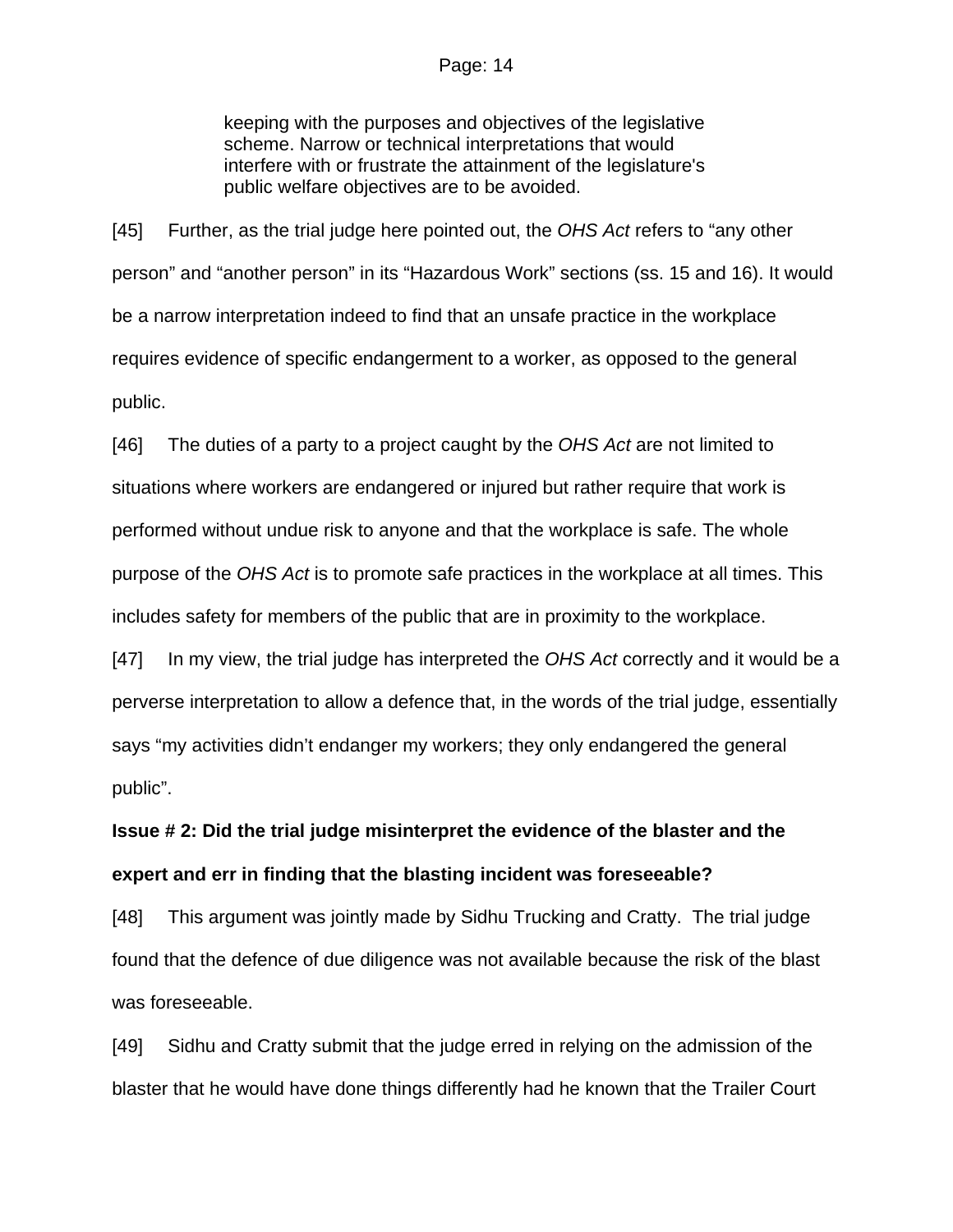was 149 metres away rather than the 400 metres indicated in his blasting report. This submission draws on the statement of Hillier J. in *R. v. Lonkar Well Testing Ltd.*, 2009 ABQB 345, at para. 36 that:

> … the wisdom gained by hindsight is not necessarily reflective of reasonableness prior to the incident …

[50] Counsel for Sidhu Trucking and Cratty say that we do not know for certain that

knowledge of the actual distance from the blasting site to the Trailer Court would have

made any difference in the planning and execution of the blast, especially given that the

expert stated that the blast was 98% successful.

[51] In particular, counsel suggest that, despite the finding of the trial judge, the

following exchange does not establish distance as a relevant factor to the

consequences of the blast:

Ms. Morris: Okay. You indicated that you were performing the blast to industry standards. And so I'm going to put it to you: If you were in the situation again, blasting 423 holes, some of them shallow, at a site that's less than 200 meters from residents; the blast in uncovered, would you do it that way again?

Mr. Hildebrand: If I would have had the proper knowledge I wouldn't have done it in the first place, and if I had the proper information, I wouldn't have done it on May the  $6<sup>th</sup>$  of 2008. And again, I would answer your question: If I knew, I wouldn't do it again, no.

[52] I disagree with counsel's interpretation. I find that it was perfectly appropriate for

the trial judge to infer from this exchange that distance was an important factor in the

decisions made about the May 6, 2008 blast.

[53] Elsewhere in his evidence, the blaster made other references to the relevance of

distance in executing blasts: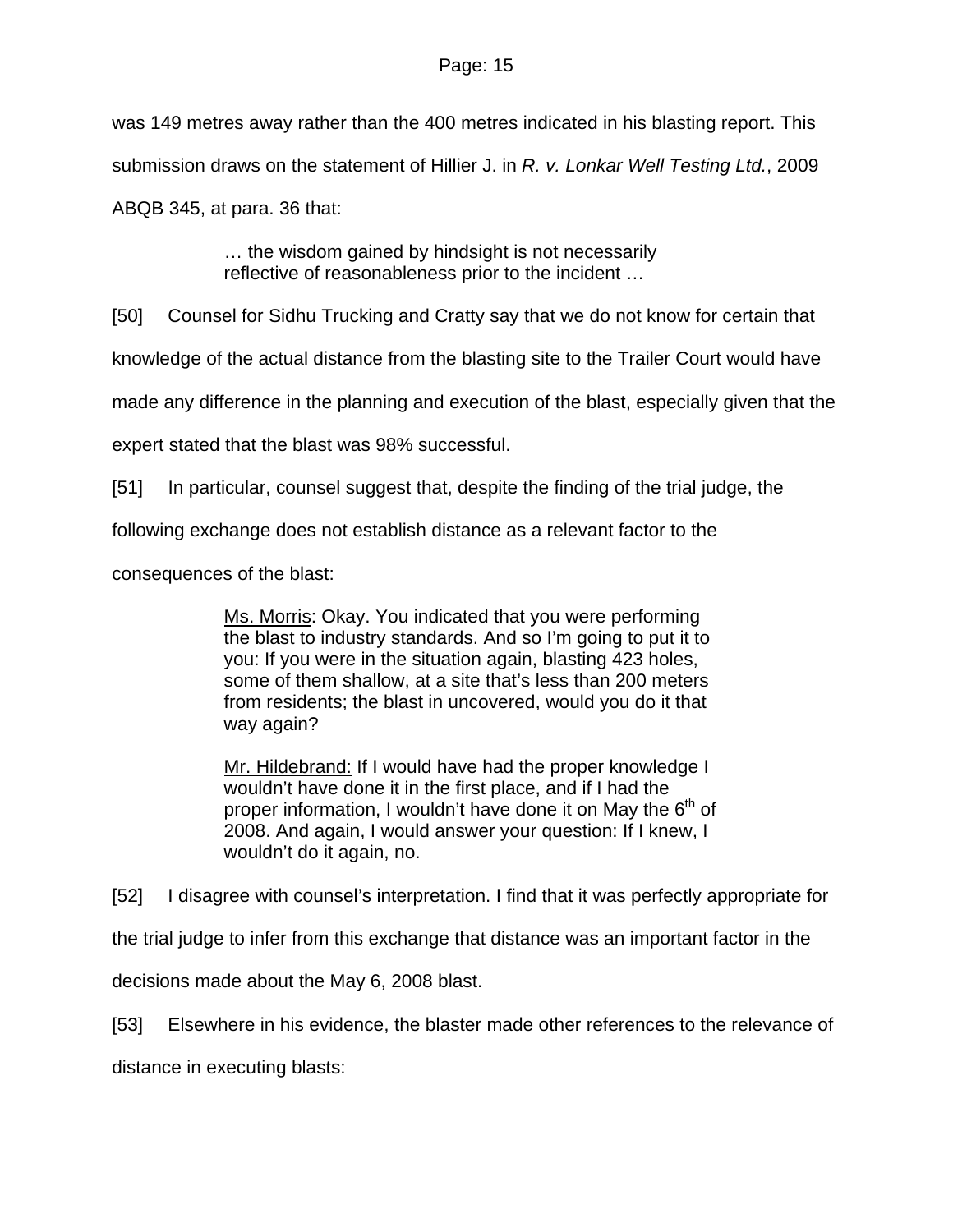- Q No. Can you tell me what was behind your decision to use mats in some cases and not in others?
- A It depends on where the location was and the type of hole. If I was under the impression or feeling that I was far enough away from where any flyrock could hit anything I would – wouldn't bother with the sand and gravel.
- Q Is it time-consuming or expensive to apply either mats or sand and gravel cover?
- A It's a bit more time-consuming, yeah, it is.
- Q How much time, say? If you have say you have a blast with 100 holes in it, how much time would it add?
- A Probably three or four hours.
- [54] Again, in examination in chief of the blaster:
	- Q Yeah. Some of the blasts were uncovered. Why was that?
	- A Well, I was confident I was far enough away from any structures.
	- Q What's the disadvantage to why wouldn't you do it every time?
	- A Well, if you don't need it, why do it?
	- Q It takes time; is that right?
	- A It does take time, yeah. Yeah, all of it does take time.
	- Q Does it cost money?
	- A If it's not necessary, then why would you do it?
	- Q Does it add to the costs?
	- A Well, it does add to costs, obviously.
- [55] The evidence of the expert confirmed the importance of the distance between the

blast and structures:

- Q The and any of the other things that we're referring to, though, I mean, the covering, the mats, is there anything that you think would have been done? I mean, in this case we know, and you pointed out, that the blaster indicated he didn't know the distance to the surrounding buildings.
- A To give you an idea, I went on the site now knowing the location of the Lobird Subdivision. I stood basically where the shot was, looked around and went "What subdivision?" Would he have been reasonably aware that he was that close to a subdivision? After being so long on the site, having shot that many shots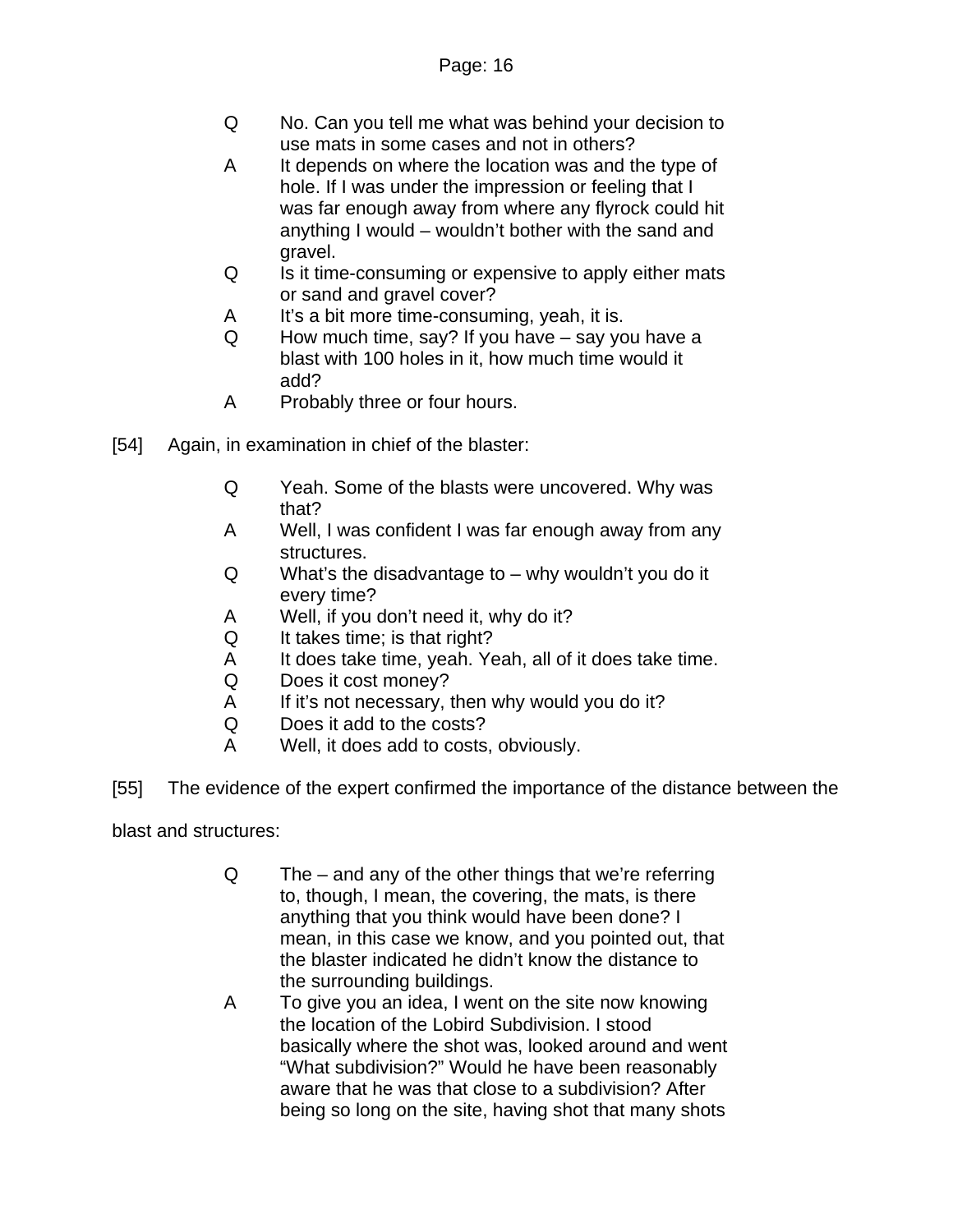up to that point, would it have been a reasonable expectation for him to know it was there? Yes. That was his responsibility to ensure that he knew where those things were. That's a blaster's responsibility in an urban setting.

- Q Given the location there where you can't see the subdivision from the blast site, would it have been – would you have expected him to have asked to see a map of the area?
- A Yes, and there should have been enough people walking over and tapping him on the shoulder and saying "oh, by the way, it's right there." That's – when I go on site, when I give orientation to blasters, they know where the manholes are, the sewer lines are, they're going to go around and find the property points; that that lady in that house, okay, doesn't like her china cabinet rattling; do something about it. You're going to have to readjust your shot. In an urban setting you have to take those all into consideration. You have to know your surroundings.
- Q Should someone have provided that information to the blaster?
- A Yes.
- Q Who do you think should have?
- A That should have come back from I would have expected it from some engineers in the form of a measurement conducted by a surveyor, knowing the distance from the shot to the Lobird Subdivision to the nearest ten feet. And the site inspectors and that sort of things who he submitted the blast records to should have looked at it and "oh, by the way, it's right there." And he would have looked at it, "I got to do things differently."

[56] The trial judge did not misinterpret the evidence of the expert and the blaster.

Distance is a relevant consideration when planning a safe blast, and, on the evidence, it

seems that an informed understanding about the proximity of buildings to the blast site

would have led to different choices in planning the May 6, 2008 blast.

[57] Counsel for Sidhu Trucking and Cratty go further, also arguing that the fact that

the blast was imperfectly planned does not change the fact that the outcome of the blast

was not reasonably foreseeable.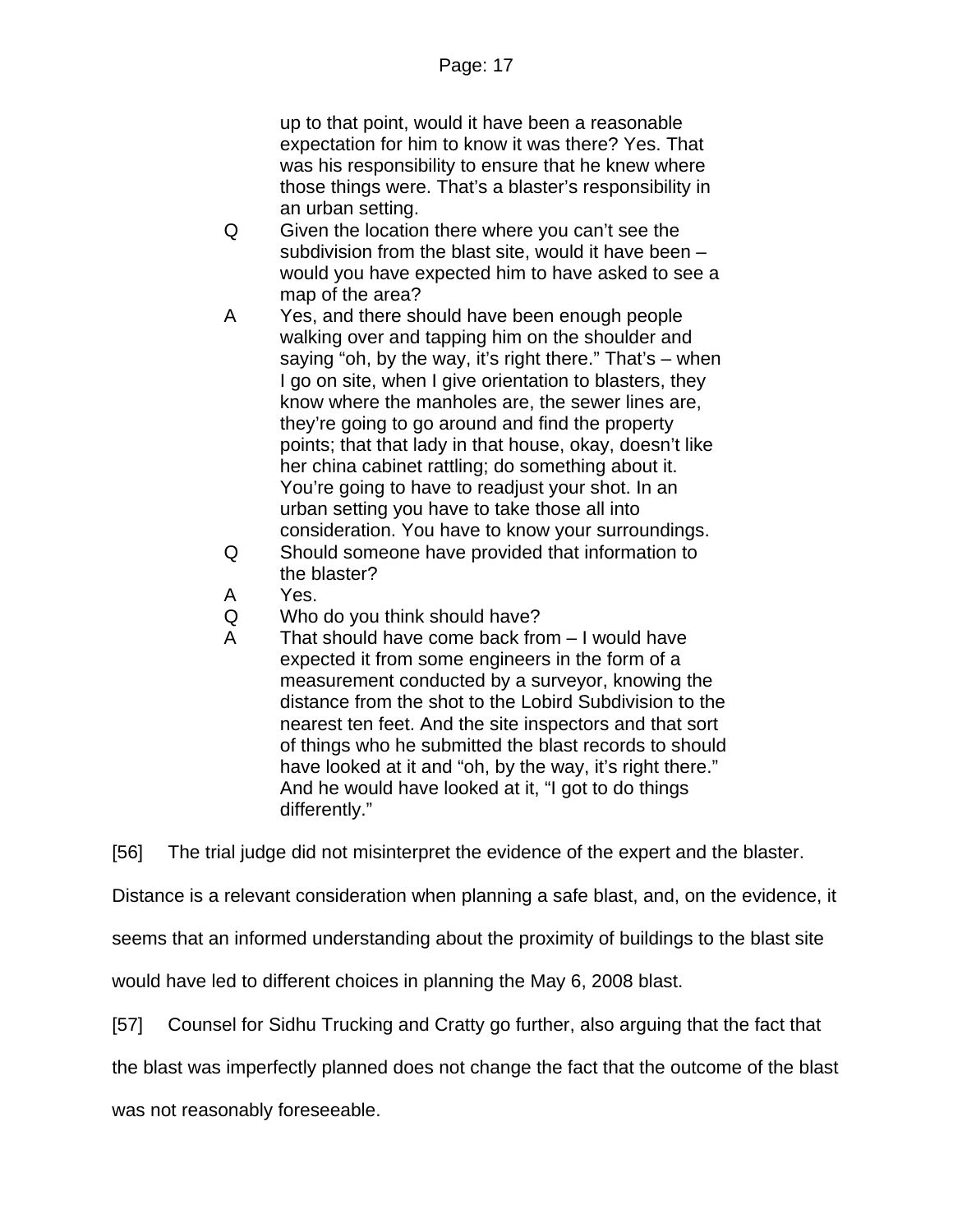[58] I disagree with this submission as well. Damage from the blasting incident was foreseeable. Neither the expert nor the blaster testified differently. They both acknowledged that blasting was inherently dangerous. Moreover, counsel's foreseeability argument becomes very tenuous when one considers the November 7, 2007 incident, which demonstrated that there was a real potential for fly rock to land in the Trailer Court if proper safety precautions were not followed. Past experience can be a reliable predictor of future incidents or damage.

[59] The reliance of counsel on the statement of Hillier J. in the *Lonkar* case, above, is misplaced and taken out of context. *Lonkar* involved a sweet gas well operation where Lonkar provided a pressure vessel, housed in a trailer, to measure the service flow rate of the gas well. A piece of equipment called a Meter Run malfunctioned and had to be replaced. Certain repairs were started but the Meter Run was to be left intact until the Lonkar supervisor returned. By the time the supervisor returned, an employee was dead having removed more parts from the equipment. The major factor in the death was a low level of oxygen. In those circumstances, Hillier J. determined that Lonkar took reasonable care. While this summary does not do justice to the complex facts in the *Lonkar* case, I conclude that the facts are quite distinguishable from the blasting incident in the case at bar. Although the wisdom gained by hindsight is not necessarily reflective of reasonableness, in the case at bar the practical wisdom gained from the November 7, 2007 experience should have informed reasonableness and safe practice. [60] I conclude that the trial judge did not misinterpret the evidence of the blaster and the blasting expert, and did not err in finding that the blasting incident was foreseeable.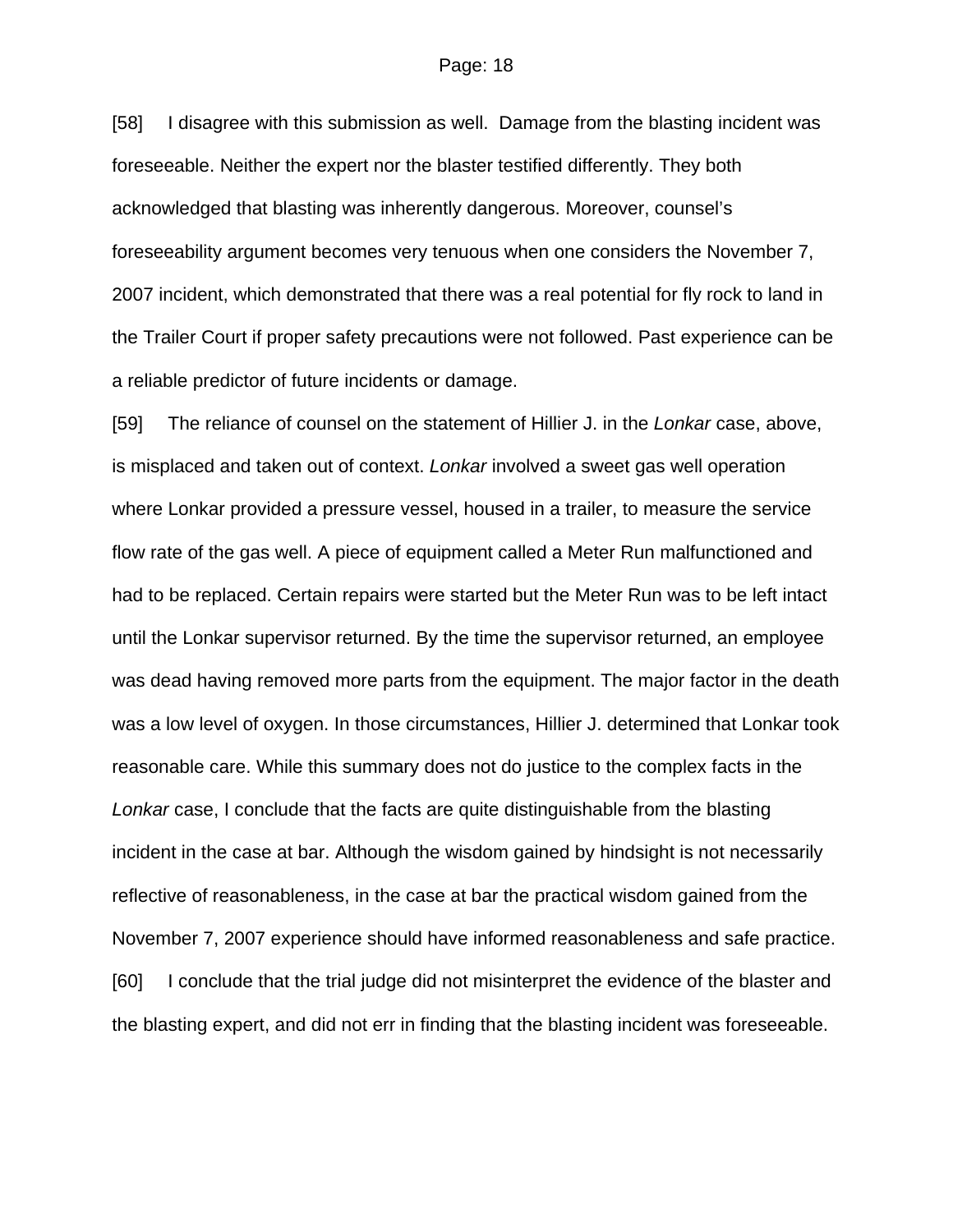## **ISSUE # 3: Did the trial judge err in finding that Sidhu Trucking was in control of**

#### **the blasting process?**

[61] As noted, the trial judge convicted Sidhu Trucking as an employer under

s. 3(1)(a) of the *OHS Act* for "[allowing] its worker to engage in blasting activities in a

manner that caused flyrock to fall into areas that jeopardized the safety of persons at or

near the Lobird Trailer Court, …"

[62] Section 3(1)(a) of the *OHS* Act states:

3(1) Every employer shall ensure, so far as is reasonably practicable, that

(a) the workplace, machinery, equipment, and processes under the employer's control are safe and without risks to health;

[63] For liability under s. 3(1)(a), a process must be "under the employer's control".

[64] Counsel for Sidhu Trucking submits that the blaster was hired as an independent

contractor, not as an employee. Counsel relies on the case of *671122 Ontario Ltd. v.* 

*Sagaz Industries Canada Inc.*, 2001 SCC 59, at para. 34:

If the employer does not control the activities of the worker, the policy justifications underlying vicarious liability will not be satisfied.

[65] Unfortunately, the *Sagaz Industries* case is discussing the law of vicarious

liability in a civil context, where different considerations apply.

[66] The case of *R. v. Wyssen* (1992), 10 O.R. (3d) 193 (C.A.), is a more applicable

decision as it was made in the context of an Ontario *OHS Act* prosecution. The precise

issue was whether the Ontario *OHS Act* applied to the employer of an independent

contractor. Section 14(1)(c) of the Ontario *OHS Act* stated that the employer shall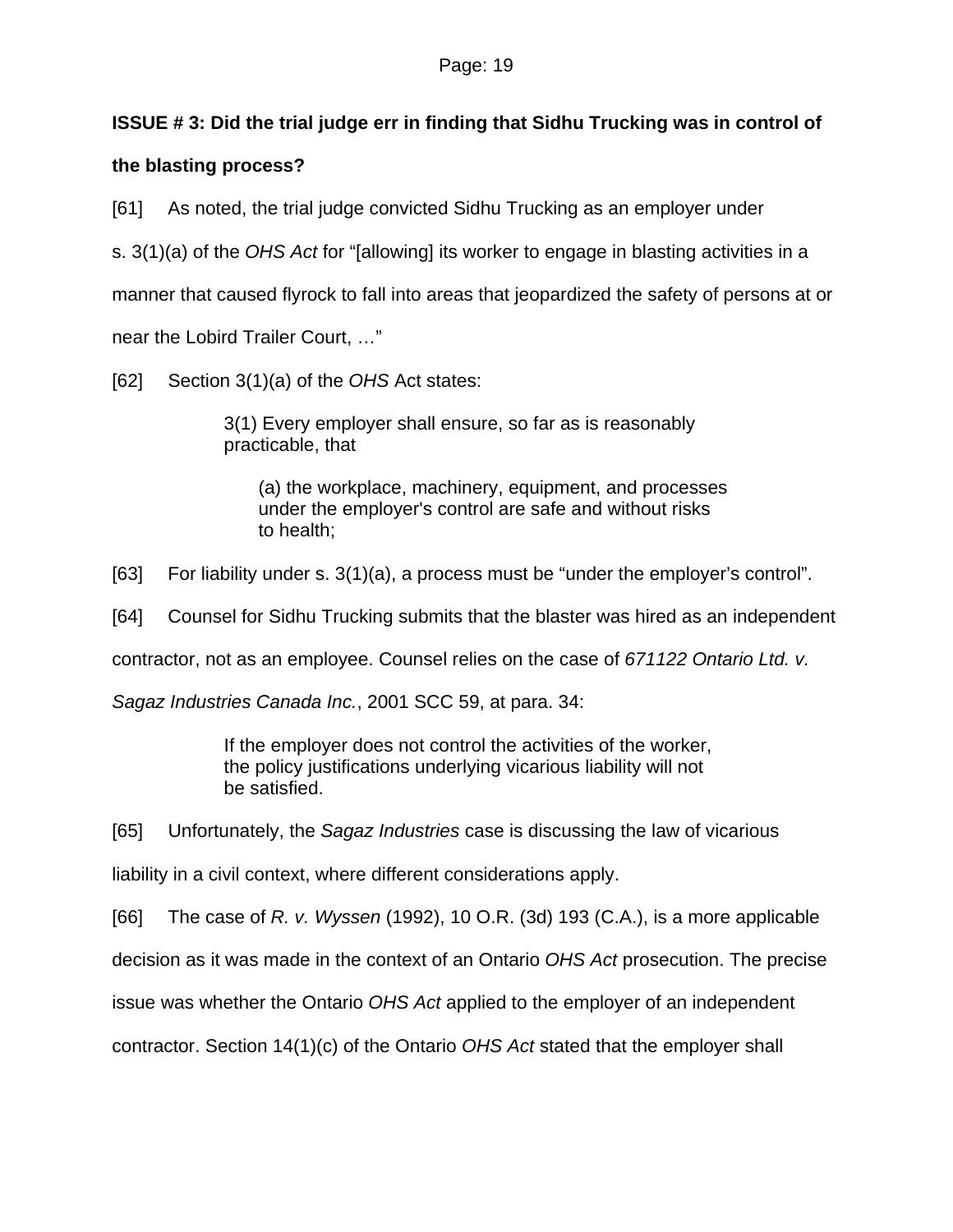ensure that the measures and procedures prescribed are carried out in the workplace.

The Ontario Court of Appeal decided at para. 15:

… The employer's duty under the Act and Regulations cannot be evaded by contracting out performance of the work to independent contractors. …

[67] The question under the Yukon *OHS Act* is not whether the blaster was an

independent contractor but whether the blaster was under the control of Sidhu Trucking.

I conclude that Sidhu Trucking had control over the blaster for the reasons articulated

by counsel for Yukon Government, specifically:

- (a) Sidhu Trucking chose which blaster was employed;
- (b) Sidhu Trucking planned and designed the blasting in conjunction with its blaster subcontractor;
- (c) Sidhu Trucking organized and supervised the blaster and its other workers at the workplace and had dayto-day control over activities at the workplace;
- (d) Sidhu Trucking hired and instructed its workers on notification to residences of the blasting and enforced safety areas during the blasting to control safe access;
- (e) Sidhu Trucking was required to maintain safety manuals and equipment as well as a health and safety supervisor on site during the blasting; and
- (f) Sidhu Trucking was required to give notice to YTG prior to any blasting.

[68] In addition, Sidhu Trucking provided the materials, including explosive materials,

employed the drillers who drilled the holes into which explosives would be set, and

controlled the number of holes drilled.

[69] I have no difficulty concluding that the blasting process was under the control of

Sidhu Trucking and the trial judge made no error in that regard. This does not mean that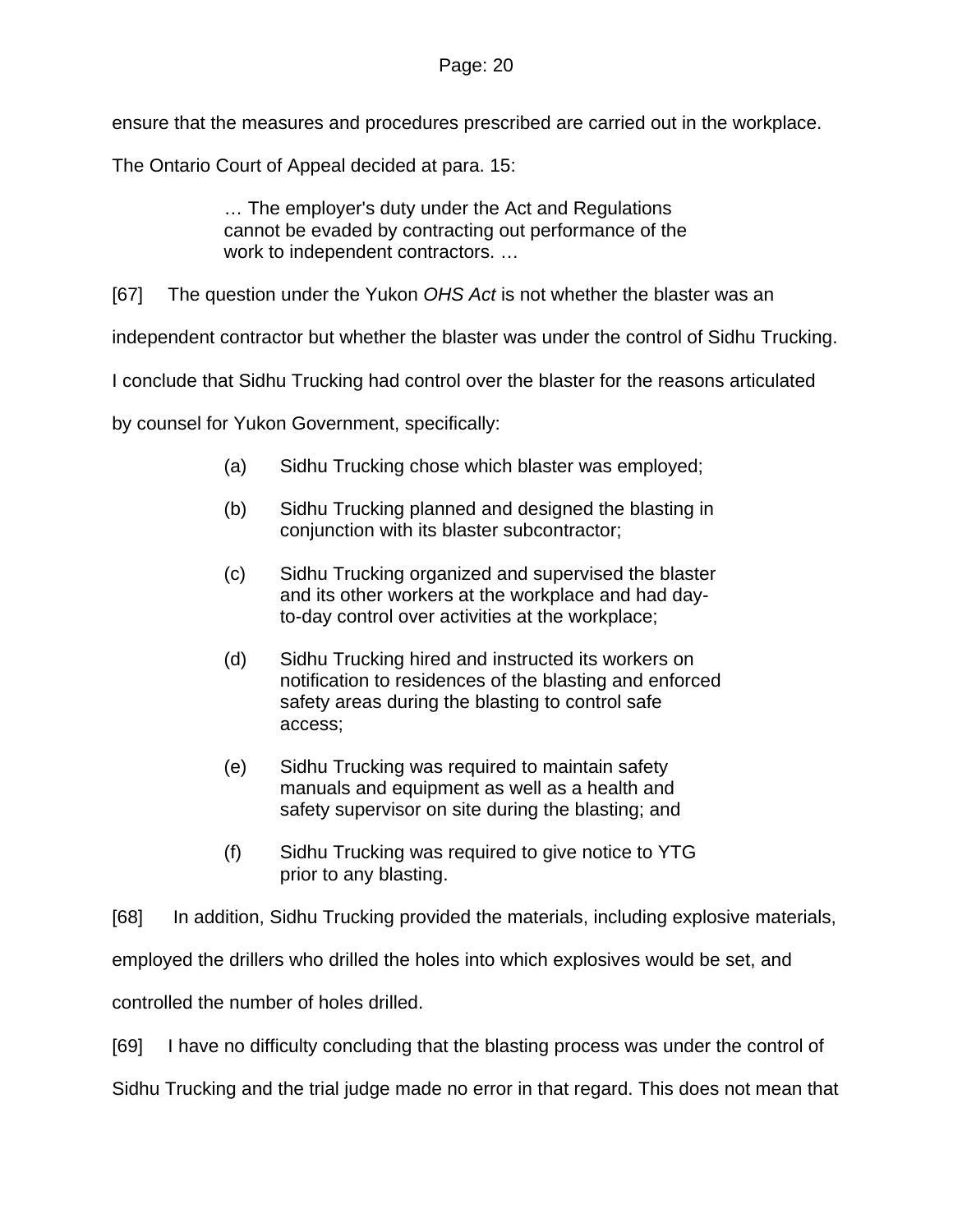it was under the *exclusive* control of Sidhu Trucking, but that is not required under the

*OHS Act,* which creates overlapping obligations between owners, employers and

constructors, to ensure every participant in a construction project has a safety focus.

# **ISSUE # 4: Did the trial judge err in determining that Sidhu Trucking failed to**

## **exercise due diligence?**

[70] As noted, an employer's obligation under s. 3(1)(a) of the *OHS Act* is to ensure

the workplace and processes are safe and without risk to health "so far as is reasonably

practicable". This confirms the defence of due diligence which is set out in *R. v. Sault* 

*Ste. Marie (City)*, cited above, at p. 1331:

… Where an employer is charged in respect of an act committed by an employee acting in the course of employment, the question will be whether the act took place without the accused's direction or approval, thus negating wilful involvement of the accused, and whether the accused exercised all reasonable care by establishing a proper system to prevent commission of the offence and by taking reasonable steps to ensure the effective operation of the system. …

- [71] Counsel for Sidhu Trucking submits three arguments in support of its position:
	- 1. that Sidhu Trucking discharged its duty of due diligence by hiring a qualified expert to perform the blast;
	- 2. that Sidhu Trucking had no duty to provide maps to the blaster to verify the distance from the Trailer Court; and
	- 3. that Sidhu Trucking had no way of knowing whether 149 metres was a safe distance or not.

[72] I disagree with these submissions. As I stated above, the overlapping obligations set out in the *OHS Act* are created to ensure that everybody has an obligation to ensure a safe blast.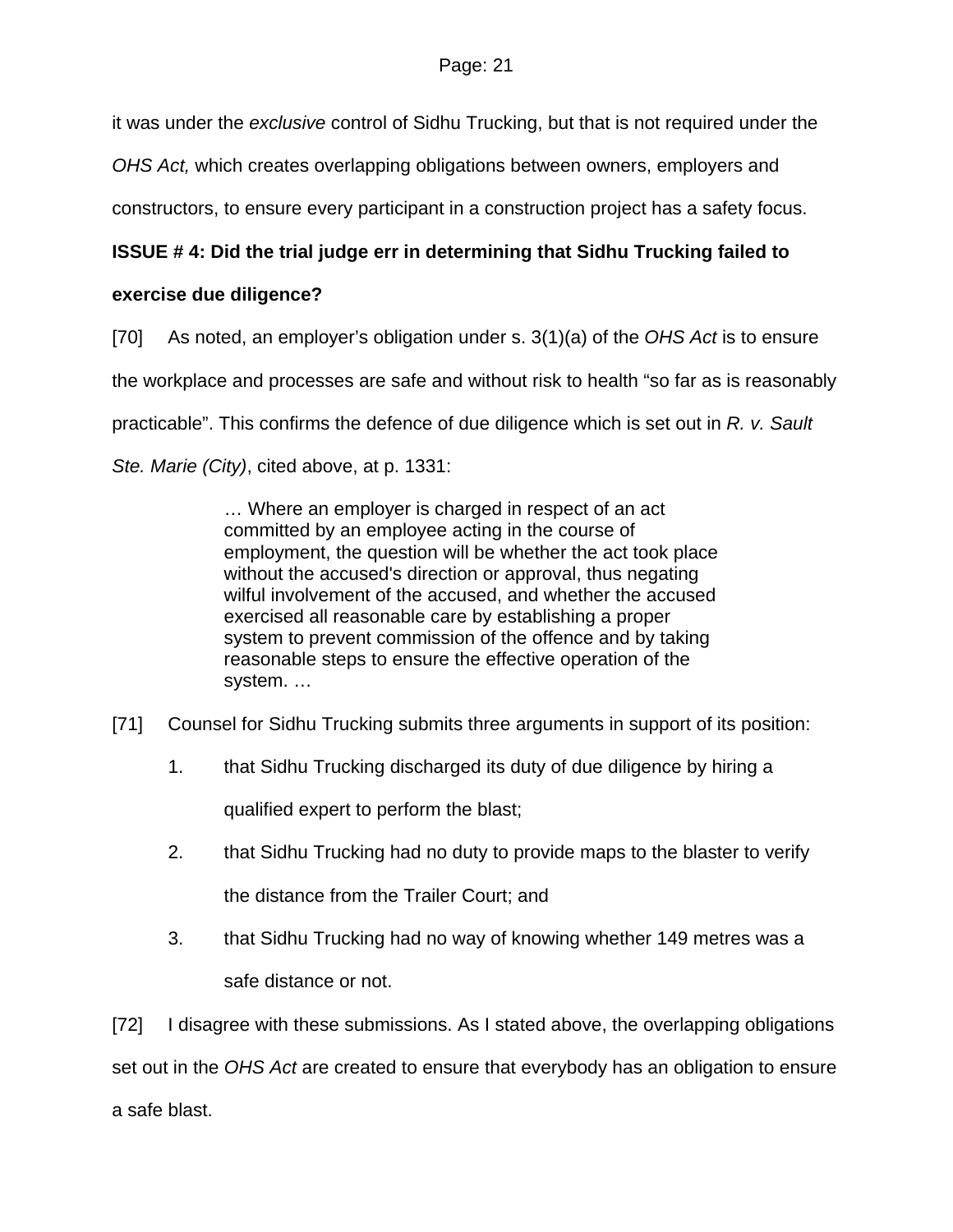#### Page: 22

[73] The trial judge correctly focussed on the distance of the blast from residences, especially in light of the damage caused by fly rock in the November 7, 2007 incident, and the fact that both the expert and the blaster confirmed the importance of distance. The November 7, 2007 Incident Report, with which Sidhu Trucking's supervisor Cratty was directly involved, specifically referred to the practice of "covering the shallow holes with sand or very fine material to stop flyrock". Either having the blaster at the meeting in which the Incident Report was discussed, or otherwise reviewing the concerns and recommendations with him, would have been, in my view, the minimum effort necessary for compliance with due diligence. This did not happen, and neither did Cratty ensure that the blaster used sand to cover the blasts or take other steps to protect the Trailer Court. I note that Sidhu Trucking was also responsible for the 423 holes drilled rather than the 380 anticipated by the blaster.

[74] I find that the obligation to establish due diligence on the balance of probabilities has not been met by Sidhu Trucking. There is no evidence that there was a system or practice in place before blasting to ensure safety. Specifically, Sidhu Trucking had expressly contracted in para. 36 of the Contract to fully comply with terms and conditions imposed pursuant to the *Yukon Environmental and Socio-economic Assessment Act,* S.C. 2003, c. 7, which included:

> 26. The proponent shall ensure adequate separation distances between active blasting locations and all people/vehicles/equipment not associated with the blasting activities

[75] I conclude that the trial judge correctly determined that Sidhu Trucking did not exercise due diligence and failed as an employer to ensure that blasting processes under its control were safe and without risks to health.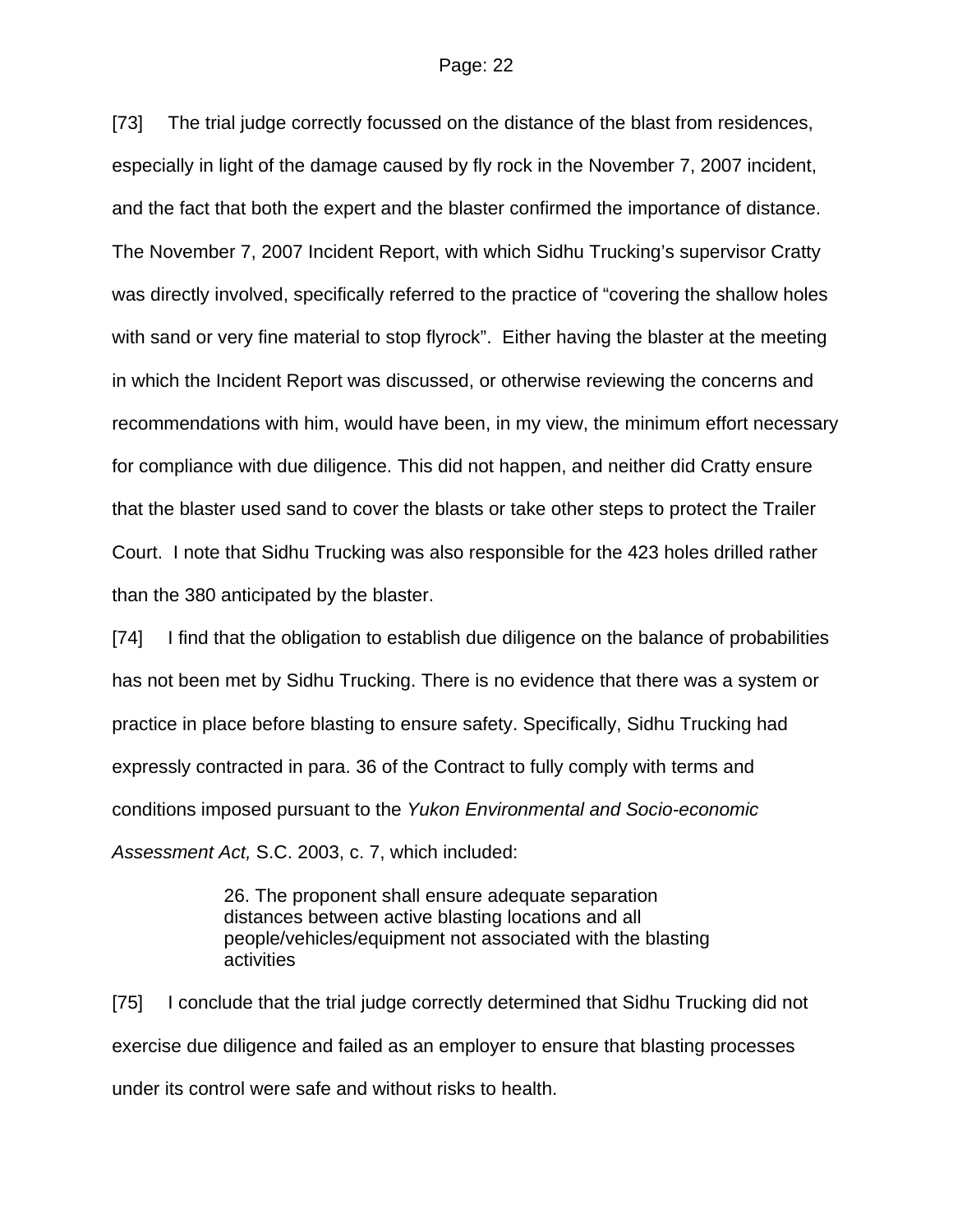# **ISSUE # 5: Did the trial judge err in determining that Cratty as supervisor failed to**

## **exercise due diligence?**

[76] The submissions by counsel for Cratty are similar to those of Sidhu Trucking, as

he is similarly interested in establishing that he exercised due diligence.

[77] The trial judge convicted Cratty on the charge that contrary to s. 7(a) of the *OHS* 

*Act*, he, as a supervisor, failed to ensure that a worker holding a blaster's permit

received proper instruction and performed his work without undue risk.

[78] Counsel for Cratty relies upon the fact that when the blaster testified, he did not criticize Mr. Cratty's supervision or instruction. Counsel submitted that Cratty's only obligation was satisfied when he met the terms of the *OHS* Regulations for blasting which states:

> 14.04 (1) A blaster shall be assigned responsibility for conducting or directing any blasting operations.

> > (2) No person shall conduct or direct any work in the blasting area without the prior approval of the blaster responsible for that area.

> > (3) No blaster shall authorize or permit any work that may jeopardize the safety of any person.

[79] Counsel submitted that Cratty could not second guess the blaster.

[80] I do not agree that the supervisor can say that his obligation under the *OHS Act* was met by the simple act of hiring the blaster. The obligation in s. 7(a) to ensure proper instruction must include reviewing the Contract and regulations that specifically relate to blasting, particularly in an urban area when the blaster hired had no previous similar experience. That obligation would also include a review of the November 7, 2007 incident and the Incident Report with the blaster and ensuring that all blasts had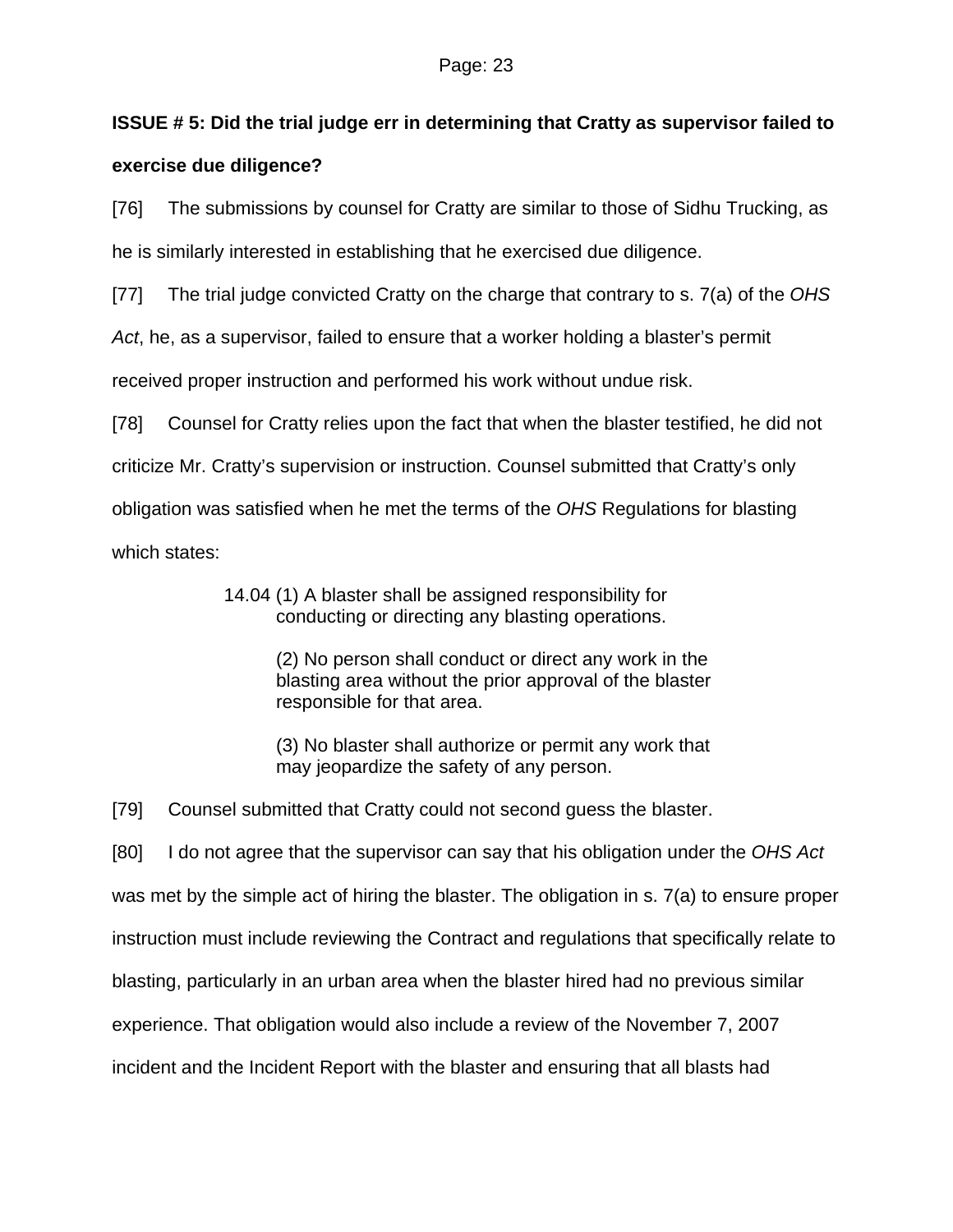#### Page: 24

complied with the critical corrective measure of "covering the shallow holes with sand or very fine material to stop fly rocks".

[81] The trial judge did not err in finding Cratty did not exercise due diligence.

**ISSUE # 6: Did the trial judge err in finding that Sidhu Trucking and Cratty did not report the blasting incident to the Director of the Community Infrastructure Program "immediately".** 

[82] Section 14.12 of the *OHS Regulations* requires that the employer and supervisor "immediately" report "an unusual occurrence with explosive materials". The trial judge found that the blast occurred at approximately 7 p.m. on May 6, 2008, and was reported at 10:15 a.m. on May 7, despite the Director maintaining an answering service 24 hours a day, 7 days a week. The trial judge found that the word "immediately" has a clear and unambiguous term meaning "without delay" or "without an interval of time".

[83] Counsel for Sidhu Trucking and Cratty raise two points on this issue. The first is that "immediately" should be interpreted as meaning "with reasonable promptness, having regard to all the circumstances in the particular case". See *Regina ex rel. Ingalls v. Lambert*, [1960] N.B.J. No. 5, at para. 38. Specifically, counsel submit that it would be of paramount importance to first secure the area and ensure the safety of everyone in close proximity to the blast.

[84] I certainly agree that the circumstances of each incident vary and must be given consideration in the context of a defence of due diligence. However, a 15-hour delay does not reflect due diligence here, given that the accident happened in the City of Whitehorse and the Director could have been easily contacted any time during the 15 hour period.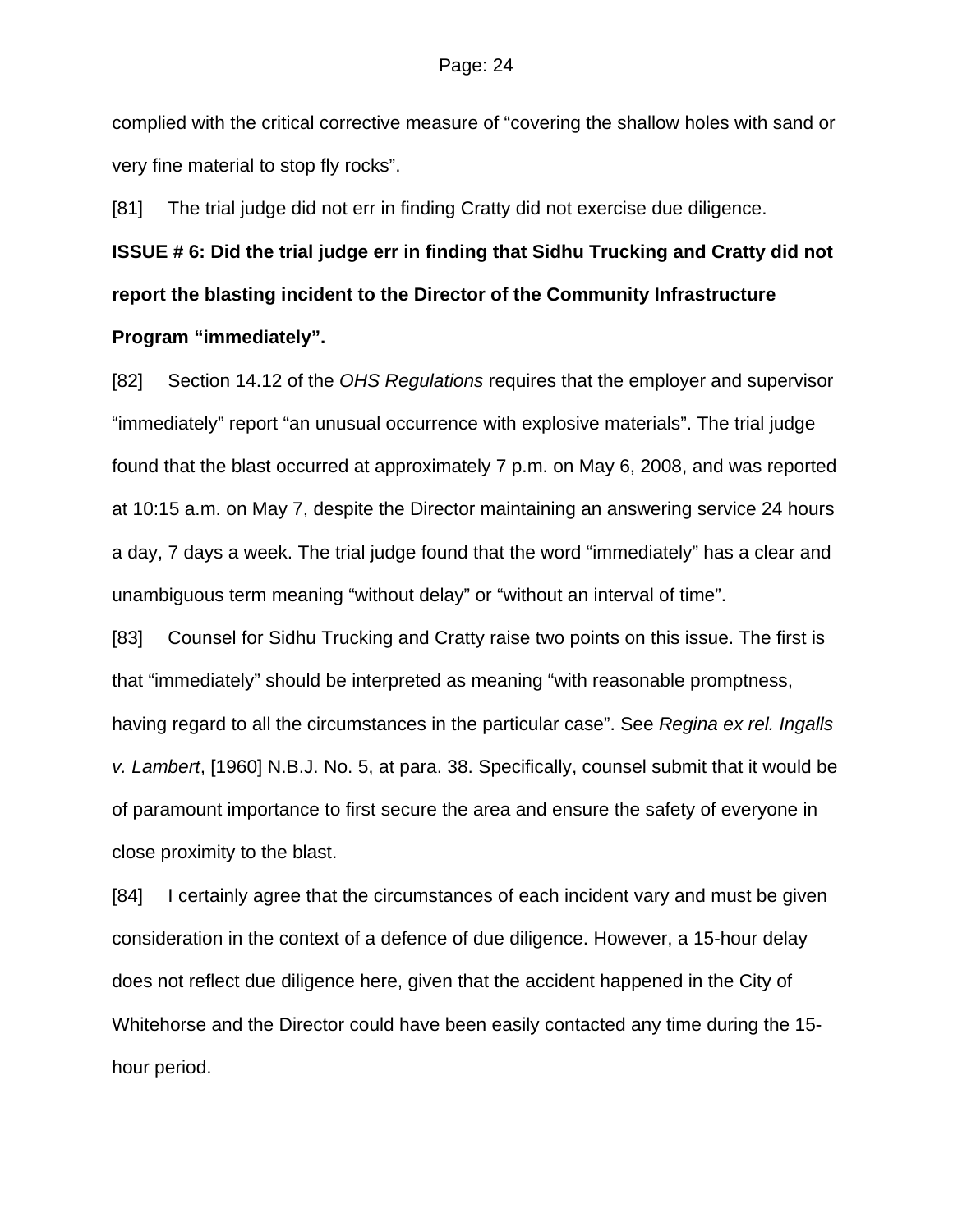[85] Counsel submitted that I should consider the evidence of the blaster, who

testified to watching Cratty phone Occupational Health and Safety, receive no answer,

and say "Well, I guess I'll have to phone them tomorrow morning".

[86] The trial judge, without ruling on the admissibility of the evidence, decided that one attempt to call does not suffice to establish due diligence.

[87] I find that the trial judge has not erred in his interpretation of the word

"immediate" or its application in these circumstances.

# **ISSUE #7: Did the trial judge err in law in convicting the Yukon Government as a**

# **"constructor" under s. 4(a) of the** *OHS Act***?**

[88] This final issue is, in my view, the most complex one.

[89] The sections of the *OHS Act* under which the Yukon Government was convicted

are as follows:

 $\overline{a}$ 

s. 1 Interpretation

In this Act,

"constructor" means a person who undertakes a project for an owner and includes an owner who undertakes all or part of a project by themselves or by more than one employee; $<sup>1</sup>$  $<sup>1</sup>$  $<sup>1</sup>$ </sup> …

…

# *Constructor's duties*

4 Every constructor shall ensure, so far as is reasonably practicable, that during the course of each project the constructor undertakes

(a) the measures and procedures prescribed by this Act and the regulations are carried out on the project;

<span id="page-24-0"></span> $1$  I note that the word "employee" was used in the definition of constructor in 2008. It was amended to read "employer" in s. 6 of the *Miscellaneous Statute Law Amendment Act, 2010*, SY 2010, c. 12.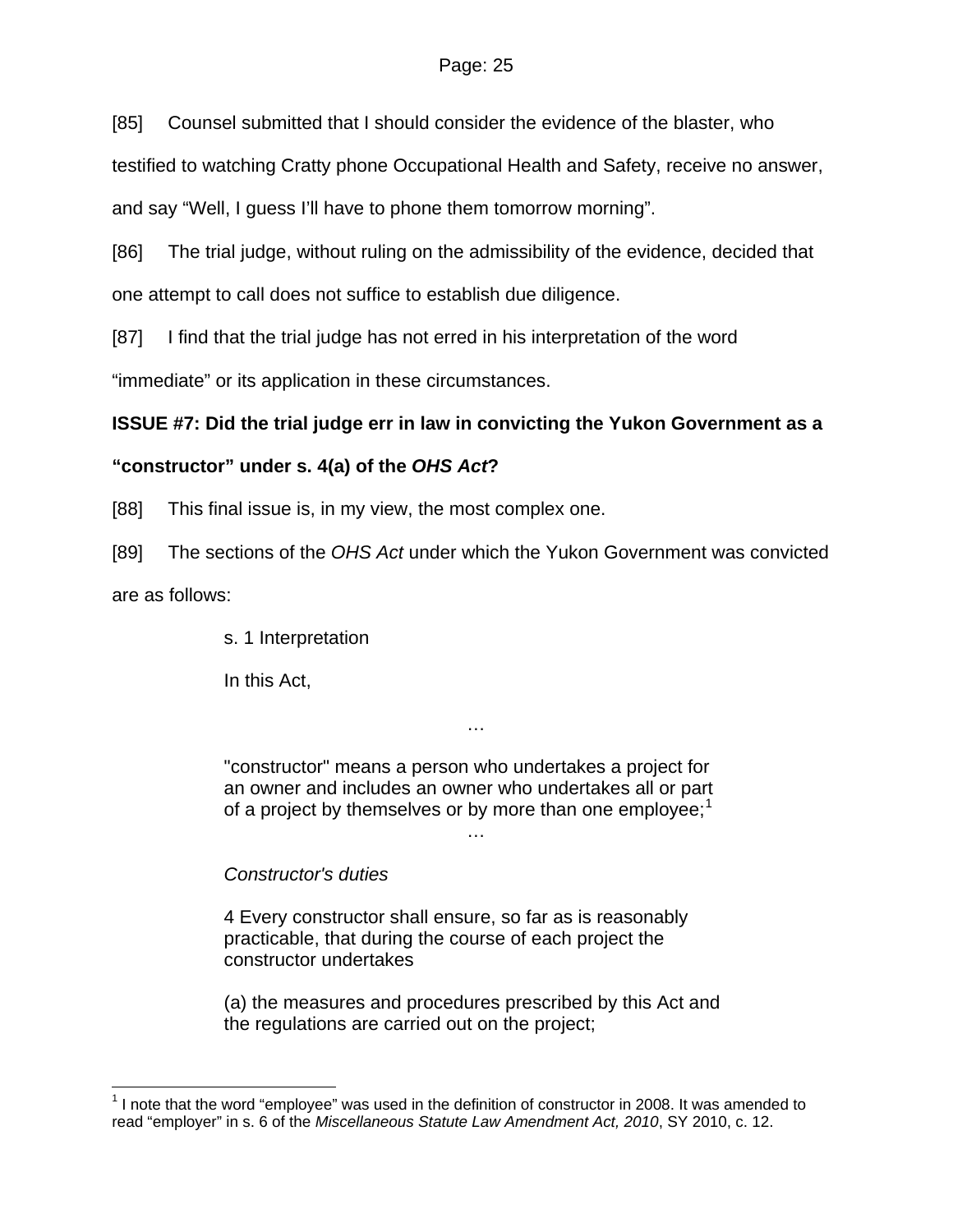(b) every employer and every person working on the project complies with this Act and the regulations; and

(c) the health and safety of workers on the project is protected.

[90] Throughout the Contract, the Yukon Government is described as "the Owner"

and Sidhu Trucking is described as "the Contractor".

[91] General Condition 47.2 of the Contract states:

The Contractor shall familiarize its officers, employees, agents and subcontractors with the terms of the Occupational Health and Safety Act, R.S.Y. 2002, c.159 and Regulations passed thereunder to ensure complete understanding respecting the obligations, duties and responsibilities imposed and compliance required. The Contractor acknowledges that it is, and assumes all of the responsibilities and duties of, the 'Constructor' as that term is defined in the Occupational Health and Safety Act, and agrees that it shall, as a condition of the Contract, comply with the Occupational Health and Safety Act and Regulations. (my emphasis)

#### *Submissions of the Director of Occupational Health and Safety*

[92] Counsel for the Director of Occupational Health and Safety takes the position

that the Contract between Yukon Government and Sidhu Trucking stipulated not only

what the Contractor would do but, in many instances, how the Contractor would perform

it. This, she says, reflects the reality that the Yukon Government assumed a

'Constructor' role in the Project.

[93] In support of this, she notes that the Yukon Government had four employees who

regularly worked on the Project:

1. Harvey Kearns, the Project Inspector, worked on the Project close to full-

time and prepared the Incident Report dated November 7, 2007. He also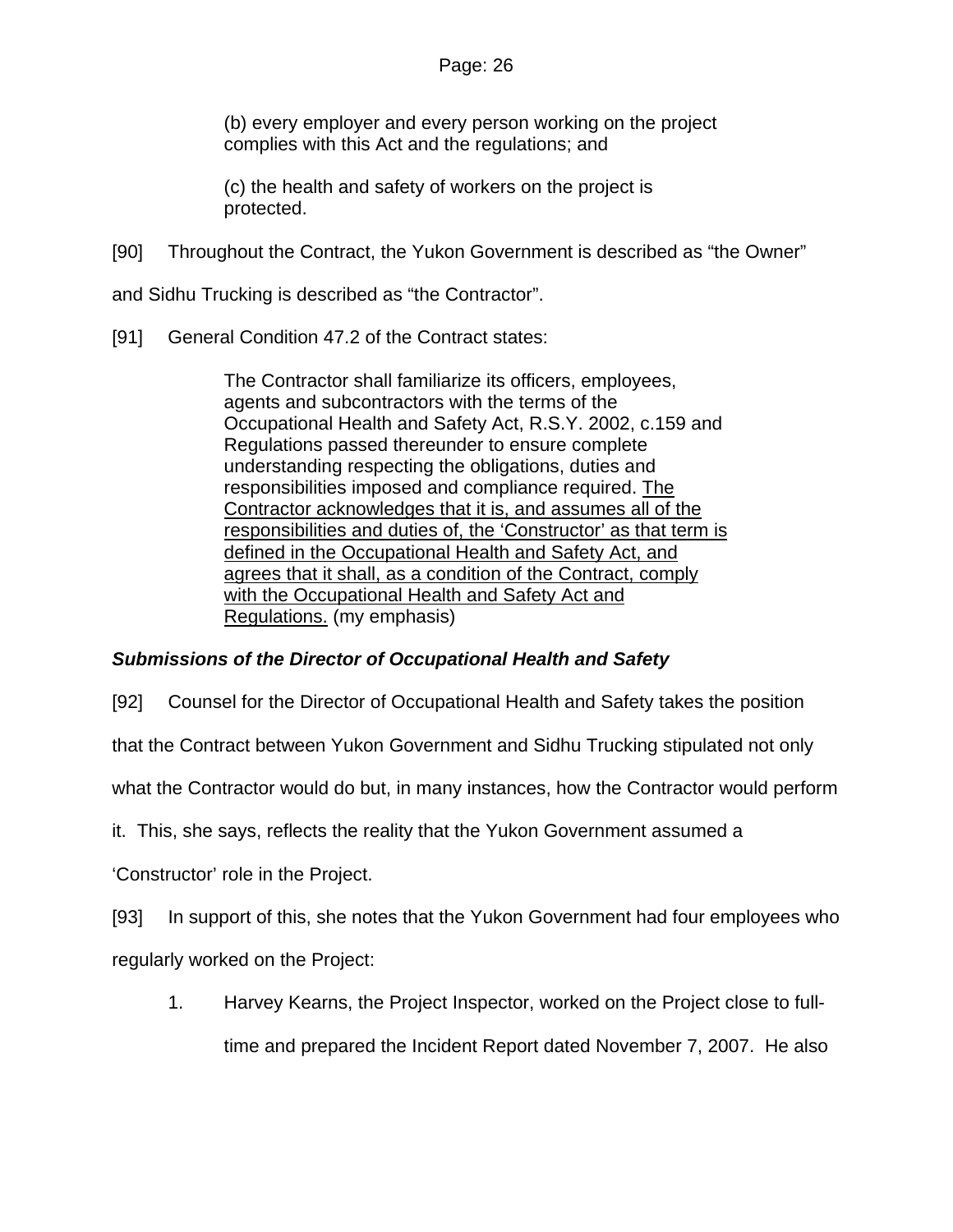received the Proposed Blast Design report for the May 6, 2008 blast which caused the damage;

- 2. Jeff Boehmer, an engineer, was the Program Manager for the Project. He was also designated the "Engineer" under the Contract and assumed the powers and responsibilities assigned to that role;
- 3. Two site surveyors were employed by the Yukon Government. A survey company was also contracted to provide layout services and calculate rock volumes.

[94] Counsel for the Director of Occupational Health and Safety pointed to the following terms of the Contract as evidence that the Yukon Government was able to closely direct how certain work on the Project was to be done:

- 1. the Engineer was entitled to have access to the work at all times, to require information on the Project from the Contractor and the Contractor had to provide "every possible assistance.";
- 2. the Engineer could require the Contractor to remove the superintendent or any employee from the Project;
- 3. the Engineer could require the Contractor to do any work at the Contractor's expense to ensure compliance with the Contract;
- 4. the Contractor required the approval of the Yukon Government before blasting and "such approval shall not be construed as approval of the methods employed by the Contractor in blasting, the sole responsibility therefore being that of the Contractor";
- 5. the Contract required the Contractor to submit proposed blast designs containing the following detail: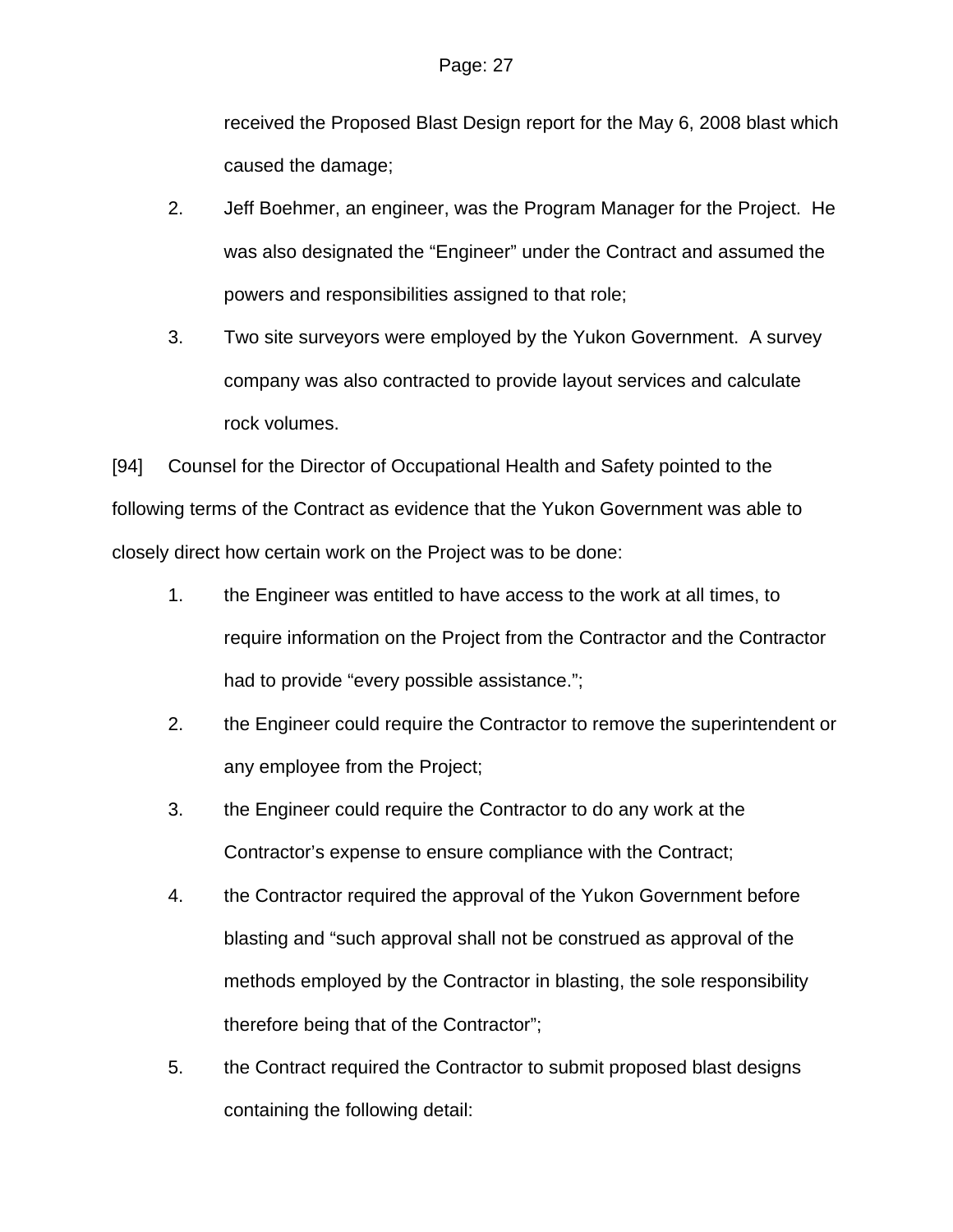Indicate proposed method of carrying out work, types and quantities of explosives to be used, loading charts and drill hole patterns, type of caps, blasting techniques, blast protection measures for items such as flying rock, vibration, dust and noise control. Include details on protective measures, time of blasting and other pertinent details.

6. the Contract also required the Contractor to "visit property holders of

adjacent buildings and structures to determine existing conditions and

describe blasting operations";

7. in addition, under the heading Protection, the Contractor was required to:

Prevent damage to surroundings and injury to persons in accordance with proposed lasting plan. Erect fencing, post guards, sound warnings and display signs when blasting to take place, or use any other measures deemed necessary to protect public and adjacent structures.

Place display sign at rock gardens climbing face to advise of blasting schedule. Place public announcements on local radio to advise of blasting schedule. Notify Yukon Aviation Department of proposed blasting locations. Provide UTM coordinates of proposed blast area.

8. the Engineer could schedule pre-construction meetings and site meetings

for issuing instructions from the Owner or Engineer;

9. the Contractor was required to prepare and maintain a construction

schedule for approval or revision by the Engineer;

- 10. the Engineer could permit other contractors to be on the worksite;
- 11. the Engineer could retain any expert to examine completed work and if not

performed in accordance with the Contract, the Contractor had to pay the costs of the expert.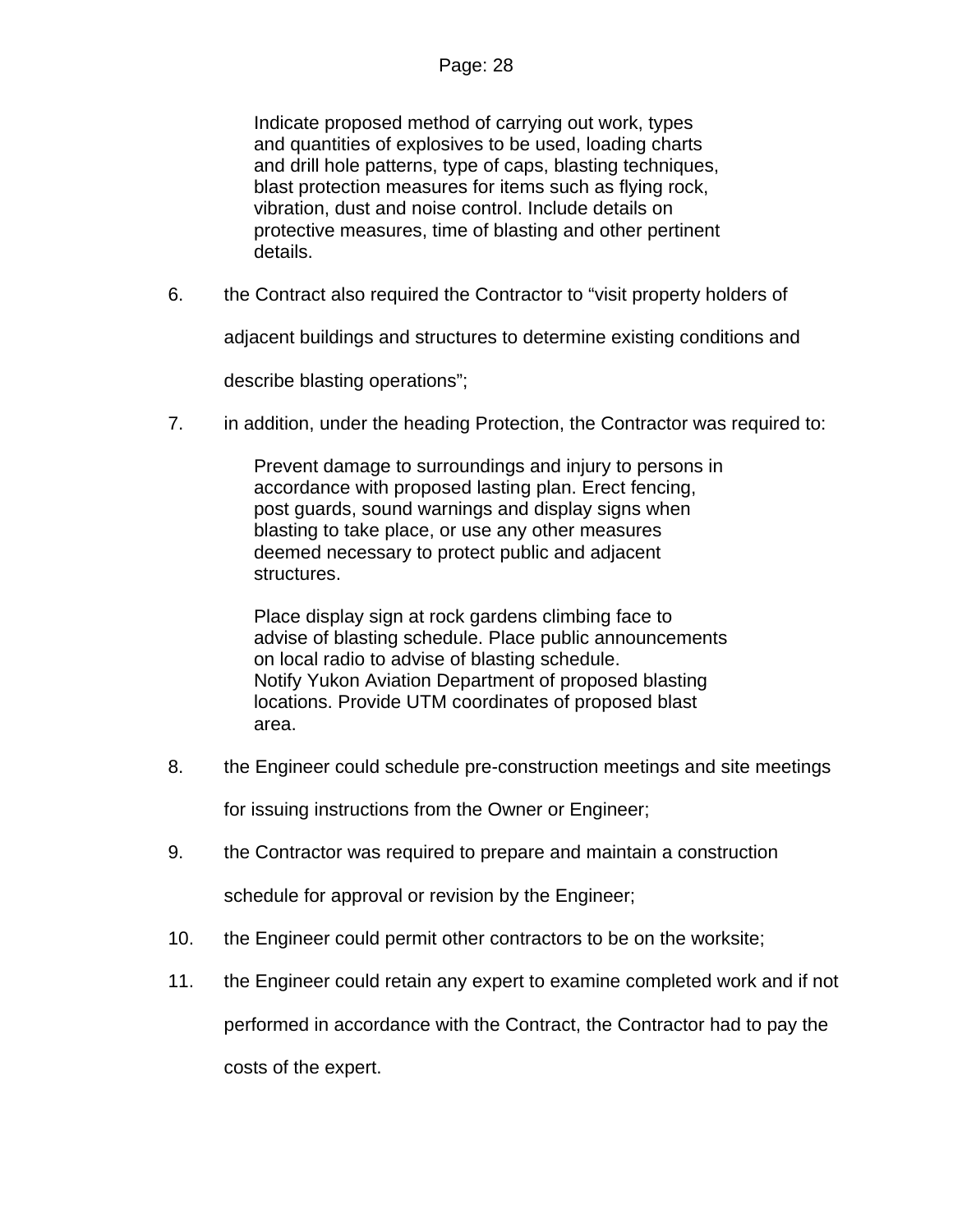[95] In this factual context, counsel for the Director submitted that the trial judge's determination that the Yukon Government was the Constructor on the Project was appropriate, given the following legal and policy considerations:

- 1. The terms of the Contract are important but the Yukon Government cannot contract out of public interest legislation. See *Royal Trust v. Potash*, [1986] 2 S.C.R. 351, at para. 40.
- 2. On any construction project, there must be one party who is the Constructor, and whether a party is an "owner", "constructor" or "employer" must be determined on the facts of each case rather than by private agreement of the parties.
- 3. The Contract detailed not merely what the Contractor was to do, but how he was to do it. Because the terms set out above are "how to" terms, the trial judge correctly decided that the Yukon Government is the Constructor.
- 4. The Yukon Government fit the definition of Constructor in the Contract and under the *OHS Act*, as an "an owner who undertakes all or part of a project … by more than one employer"[2](#page-28-0) *.*
- 5. The Yukon Government was also "the person who enjoys and can exercise the greatest degree of control over the entire project". This meets the common law definition of "constructor" as articulated in *Stoller*,

 $\overline{a}$ 

<span id="page-28-0"></span> $2$  I note that counsel sometimes used the word "employer" in the definition of constructor but at the time of the offence it was "employee", see footnote 1, above.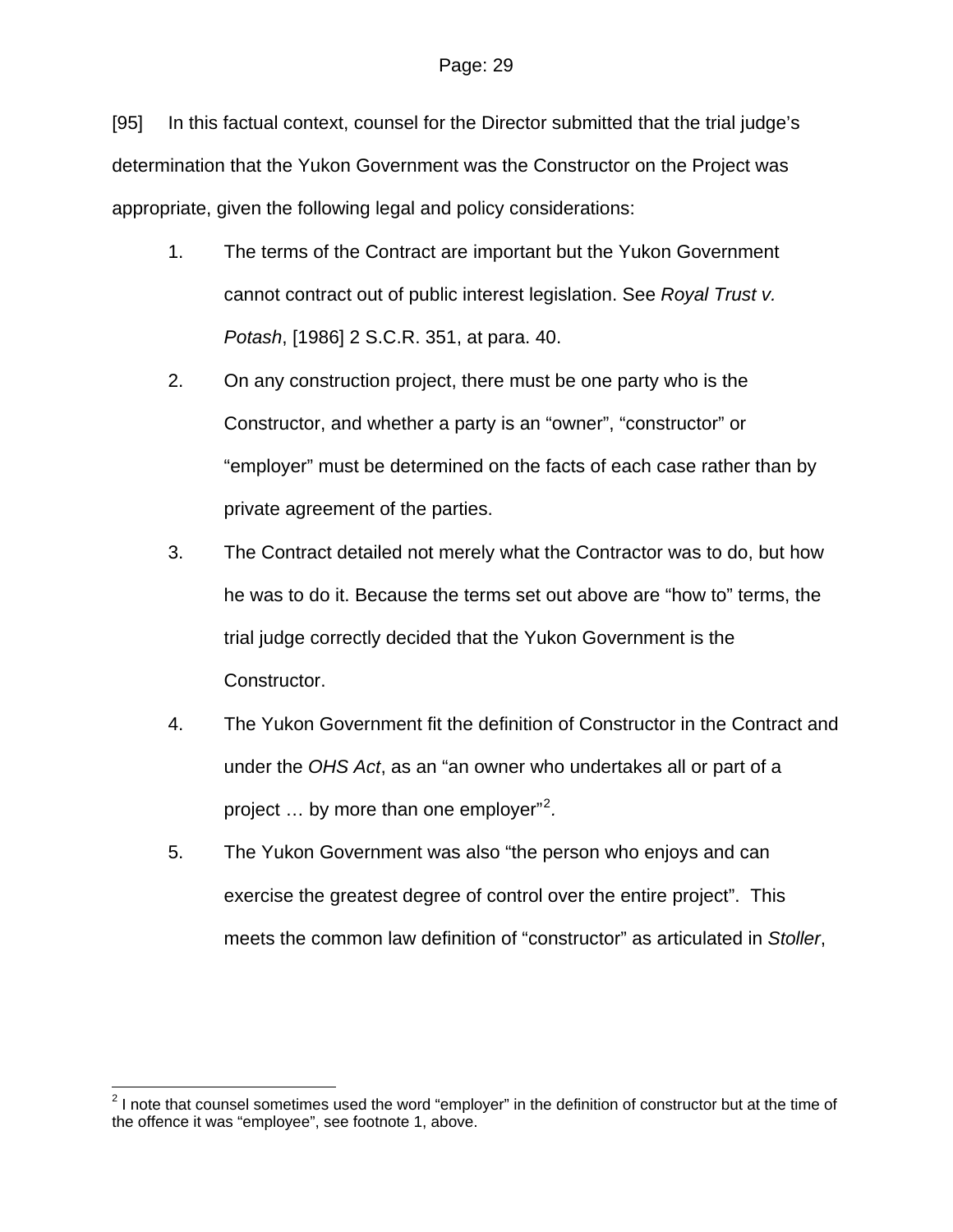#### *The Yukon Government Submission*

[96] Counsel for the Yukon Government submit that the trial judge erred in finding the

Yukon Government was the Constructor in that:

- (a) he wrongfully concluded that the blasting incident occurred during the course of a project undertaken by Yukon Government, and in doing so, improperly imposed a burden on the Government as owner of the Project to act as the constructor;
- (b) he drew unreasonable conclusions of fact which were unsupported by evidence about the role of the Yukon Government and its employee, who attended on the project only to ensure contractual compliance.
- (c) He failed to consider and give effect to the provision of the appellant's contract with its contractor which stated that its contractor was to assume the responsibilities and duties of constructor on the Project.

[97] The Yukon Government submits that Sidhu Trucking should have been charged

as an employer and a constructor under the *OHS Act*. The Yukon Government, it is

submitted, was a prudent owner ensuring quality control under the Contract and did not

usurp Sidhu Trucking's control of the Project as constructor.

[98] Counsel for the Yukon Government agrees with counsel for the Director that the

*Stoller* control test applies, but additionally points to the case of *R. v. Natsco Mechanical* 

*Contractors Inc.*, 2010 ONCJ 445 (*Natsco*), to support the principle that an owner may

remain directly involved in the Project to ensure quality control and adherence to

contract specifications without becoming the constructor.

[99] Counsel submits that Sidhu Trucking exercised significant control over the

Project as a whole, as demonstrated by the following factors:

(a) The contract was a unit price contract where Sidhu Trucking bid on a price to do the work to meet the required specifications in the Contract as provided by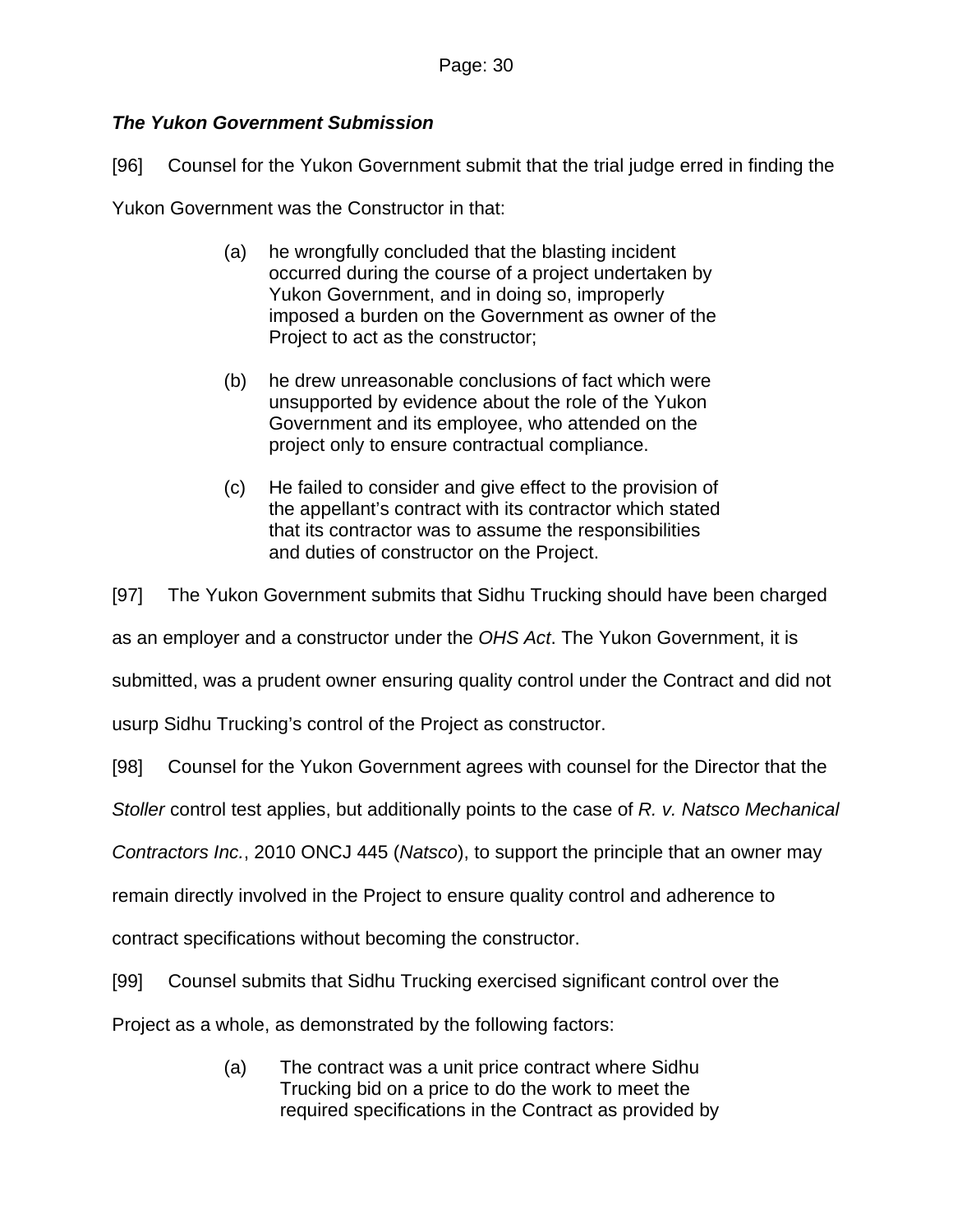#### Page: 31

Yukon Government. However, the way Sidhu Trucking planned and organized the project to achieve the contract specifications was entirely up to Sidhu Trucking. No oral testimony was offered on this issue;

- (b) Sidhu Trucking had control over the creation, planning and organization of its work to meet the construction schedule and procedures in accordance with the timelines specified in the Contract;
- (c) Under the terms of the Contract, Sidhu Trucking had the exclusive right to hire and fire supervisors;
- (d) Under the terms of the Contract, Sidhu Trucking maintained control over its contractors and subcontractors. Yukon Government retained the right to protest a particular supervisor on the basis of competency alone, but no further right to directly terminate that supervisor;
- (e) Sidhu Trucking controlled the costs and payment for all material; equipment, labour and subcontractors as well as made payments to itself from the bid price it was paid for the work.

[100] Counsel for Yukon Government also submitted that Sidhu Trucking had

significant control over the blasting operations on the Project:

- (a) Sidhu Trucking ultimately had control over which blaster was employed;
- (b) Sidhu Trucking planned and designed the blasting in conjunction with its blaster subcontractor;
- (c) Sidhu Trucking organized and supervised the blaster and its other workers at the workplace and had dayto-day control over activities at the workplace;
- (d) Sidhu Trucking hired and instructed its workers on notification to residences of the blasting and enforced safety areas during the blasting to control safe access;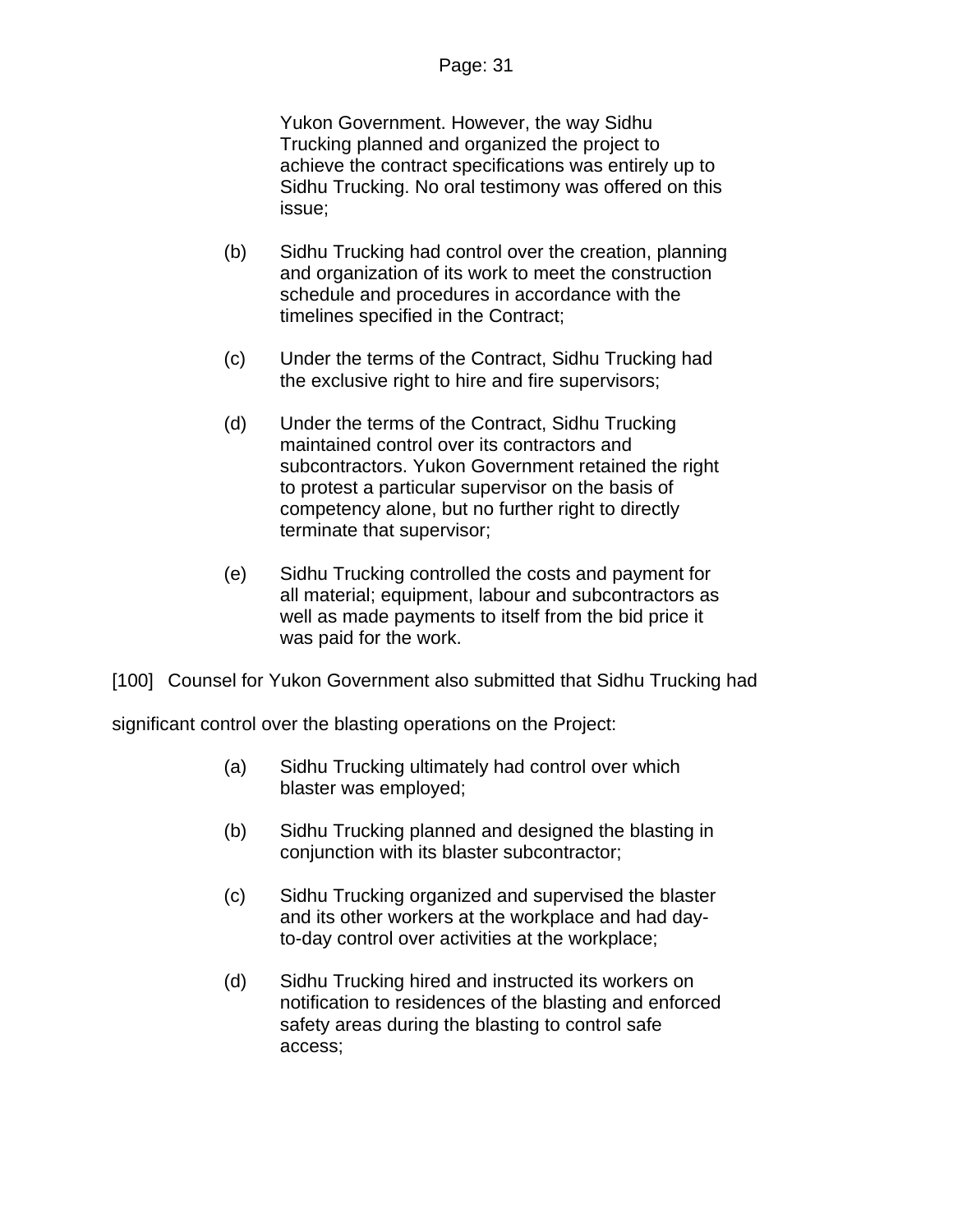- (e) Sidhu Trucking was required to maintain safety manuals and equipment as well as a health and safety supervisor on site during the blasting; and
- (f) Sidhu Trucking was required to give notice to Yukon Government prior to any blasting.

[101] Counsel says that the Yukon Government's control over blasting was in the nature of quality control, with Sidhu Trucking retaining control over the actual work.

#### **ANALYSIS**

[102] Having considered these submissions, I respectfully disagree with the trial judge that the Yukon Government was the constructor on this project. In my view, the Contract stipulated that Sidhu Trucking was the constructor and it was an error of law to ignore this term of the Contract entirely. This is not a case of the Government contracting out of public interest legislation, as there is no requirement in the *OHS Act* that the Yukon Government, or any owner, shall also be the constructor. To be sure, the definition expressly considers that an owner can, in some circumstances, also be a constructor. A finding that the Yukon Government assumed the single role of owner is a long way from a finding that it contracted out of public interest legislation to avoid liability. The Contract does not reflect an evasion of government responsibility but rather an agreement between the owner and contractor that the contractor assumed the obligations of constructor in the *OHS Act*.

[103] There is merit in giving effect to this term of the Contract as it indicates the intention of the owner and the contractor as to which would be the constructor. I agree that, in principle, there should be one constructor on a project and, in my view, it is preferable that its identity be made clear at the outset to ensure workplace safety. I disagree with the submission of counsel for the Director that the role of each party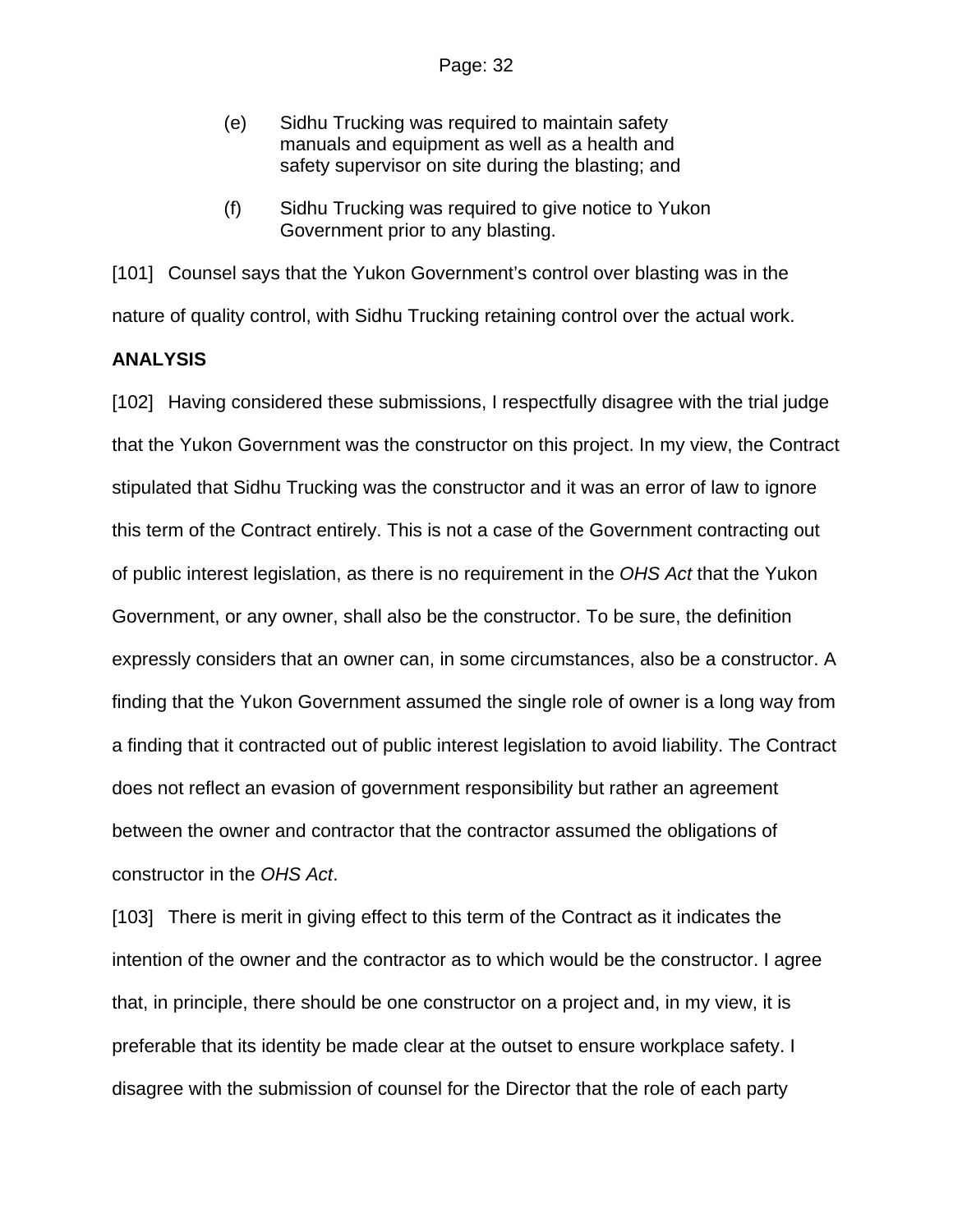under the *OHS Act* should be determined retrospectively by looking at the facts and determining which definition fits which party. That appears to me to be a recipe for confusion on a construction site, where the protection and safety of the workers and the public require everyone on the site to know their obligations under the *OHS Act* and Regulations at the outset of the Project. That said, there is certainly a continuing role for the control test where there may be doubt about who the constructor is or where a constructor is not designated.

[104] The starting point for determining whether the Yukon Government was a "constructor" for this Project must be the terms of the *OHS Act*. The *OHS Act* is very similar to Ontario's *OHS Act*, and I found caselaw from that jurisdiction of assistance. I note, however, that, while otherwise identical, the definition of constructor in the Ontario *OHS Act* has always employed the term "employer" rather than "employee", which previously appeared in the Yukon *OHS Act.* 

[105] The objective of the *OHS Act* is to create obligations for employers, constructors, owners, supervisors, suppliers and employees to ensure every participant in a construction project has a safety focus. Bellamy J. stated it concisely in *Ontario (Ministry of Labour) v. Enbridge Gas Distribution Inc.*, 2010 ONSC 2013, at para 24, where she described the overlapping and redundancy of *OHS Act*:

> *…*If all workplace parties are required to exercise due diligence, the failure of one party to exercise the requisite due diligence might be compensated for by the diligence of one of the other workplace parties. The purpose is to leave little to chance and to make protection of workers an overlapping responsibility.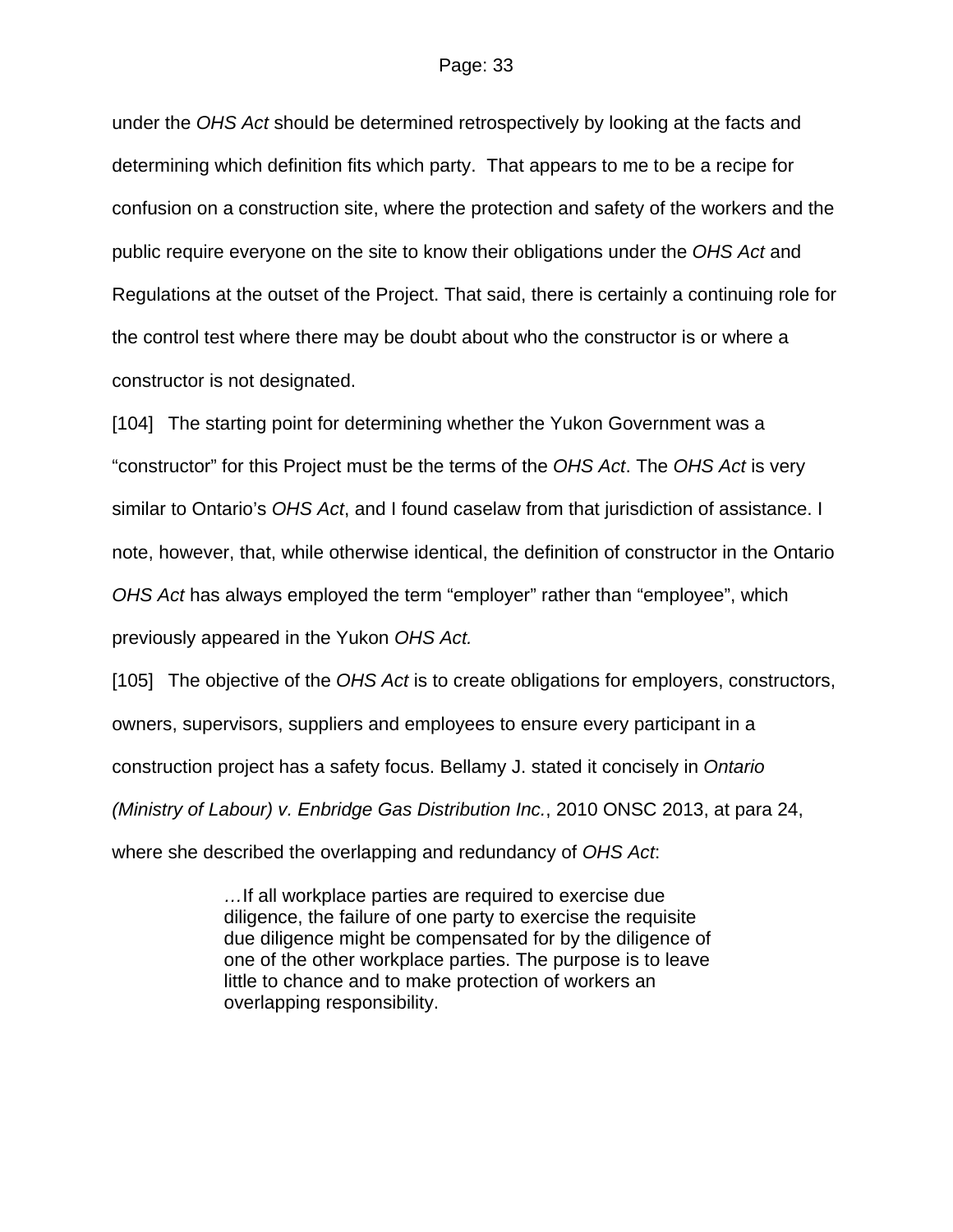[106] In this particular case, the Yukon Government was both an owner of the Project and an employer of four employees. Unfortunately, it was not charged, in the alternative, as an owner or employer.

[107] The definition of constructor had three parts, and means:

- 1. a person who undertakes a project for an owner;
- 2. includes an owner who undertakes all or part of a project by themselves; or
- 3. includes an owner who undertakes all or part of a project by more than one employee.

[108] In the context of this Project, Sidhu Trucking was clearly "a person who undertakes a project for an owner". However, it was not charged with offences as a constructor, but rather as an employer.

[109] It is possible under the definition that the Yukon Government becomes a constructor as "an owner who undertakes all or part of a project by themselves or by more than one employee." However, the word 'undertakes' is significant, as it strikes me that when an owner hires a contractor to undertake a project as its constructor, the owner cannot also be undertaking the project unless it explicitly takes back some of the responsibilities contracted out. Thus, I do not agree with the trial judge's characterization of the roles of the parties in para. 9 of his judgment:

> Since the accident clearly occurred during the course of a project undertaken by the Yukon Government, constructed by Sidhu Trucking and supervised by Mr. Cratty, all would seem to be liable to be convicted unless they exercised due diligence to prevent the accident from occurring. … (my emphasis)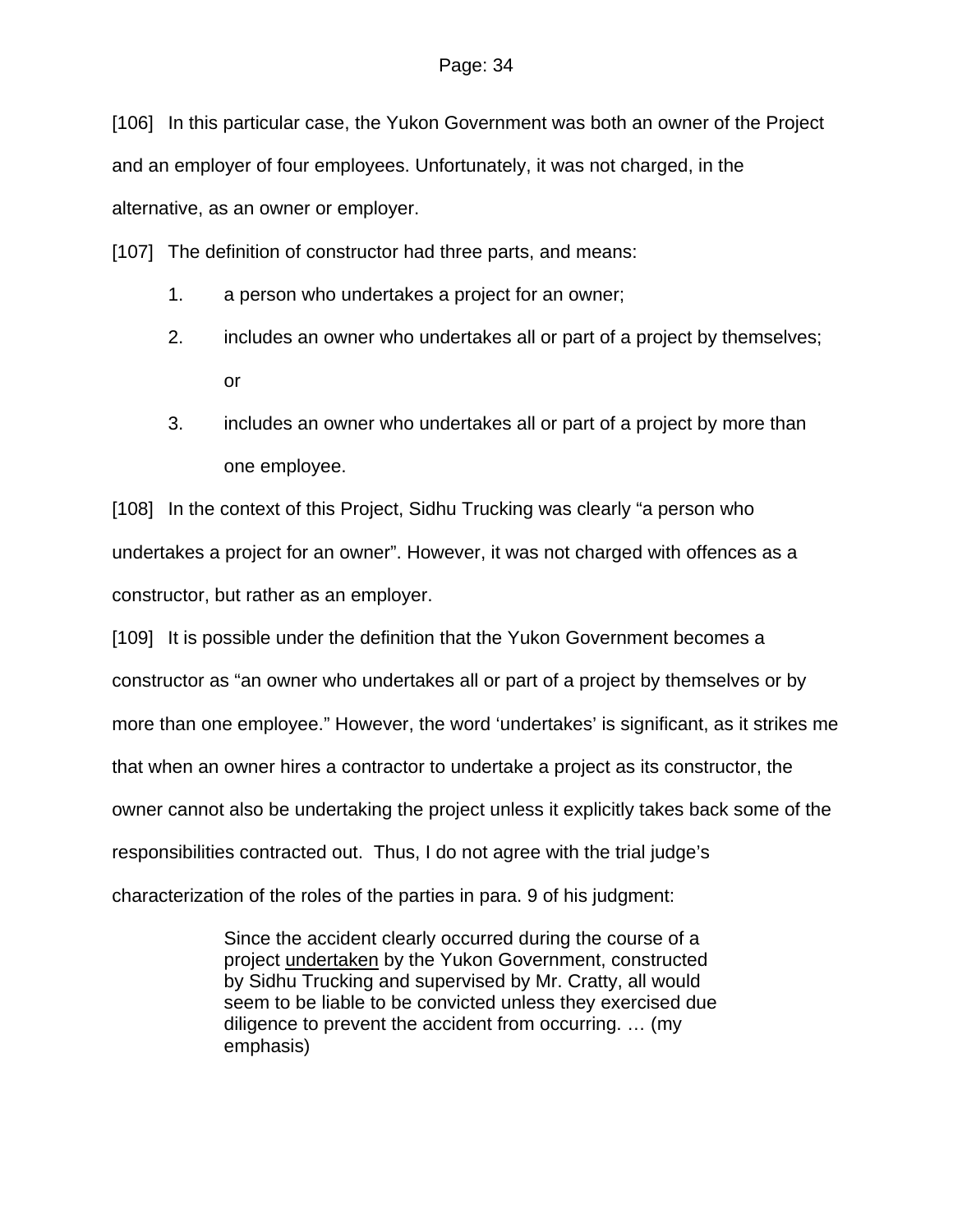[110] At this point, in my view, one must look to the Contract between Sidhu Trucking

and the Yukon Government, not because it is determinative as to who is the

constructor, but because the intention of the parties to the Contract is a relevant factor.

[111] In paragraph 2.1, the Contract states:

The Contractor shall, … in a careful and professional manner, diligently perform and complete the following work:

Hamilton Boulevard Extension Subgrade and Base Construction, Whitehorse, Yukon, 2007 – 2008.

[112] That clearly refers to Sidhu Trucking's obligation and fits the first part of the definition of constructor.

[113] To ensure that there was no doubt as to who the constructor was, General

Condition 47.2 specifically imposed the responsibilities and duties of constructor under

the *OHS Act* on Sidhu Trucking.

[114] This contract term and condition is significant. Ontario has taken a similar

approach, in that the *OHS Act* requires a person to self-identify as the constructor in the

Notice of Project that gets filed with the Ministry of Labour. The Court in *Natsco*, in

addition to concluding an owner may remain directly involved in a project to ensure

quality control and adherence to contract specifications without becoming the

constructor, stated, at para. 64:

Lastly, Natsco identified itself as the constructor in the Notice of Project it filed with the Ministry of Labour for the raw water pipeline project. This Court finds it was proven through an abundance of evidence, beyond a reasonable doubt, *R. v. Lifchus,* [\[1997\] 3 S.C.R. 320](http://www.lexisnexis.com/ca/legal/search/runRemoteLink.do?langcountry=CA&linkInfo=F%23CA%23SCR%23sel2%253%25year%251997%25page%25320%25sel1%251997%25vol%253%25&risb=21_T14733451705&bct=A&service=citation&A=0.038317750980822685)*,* that Natsco was the constructor as defined under the *Act* of the raw water pipeline project.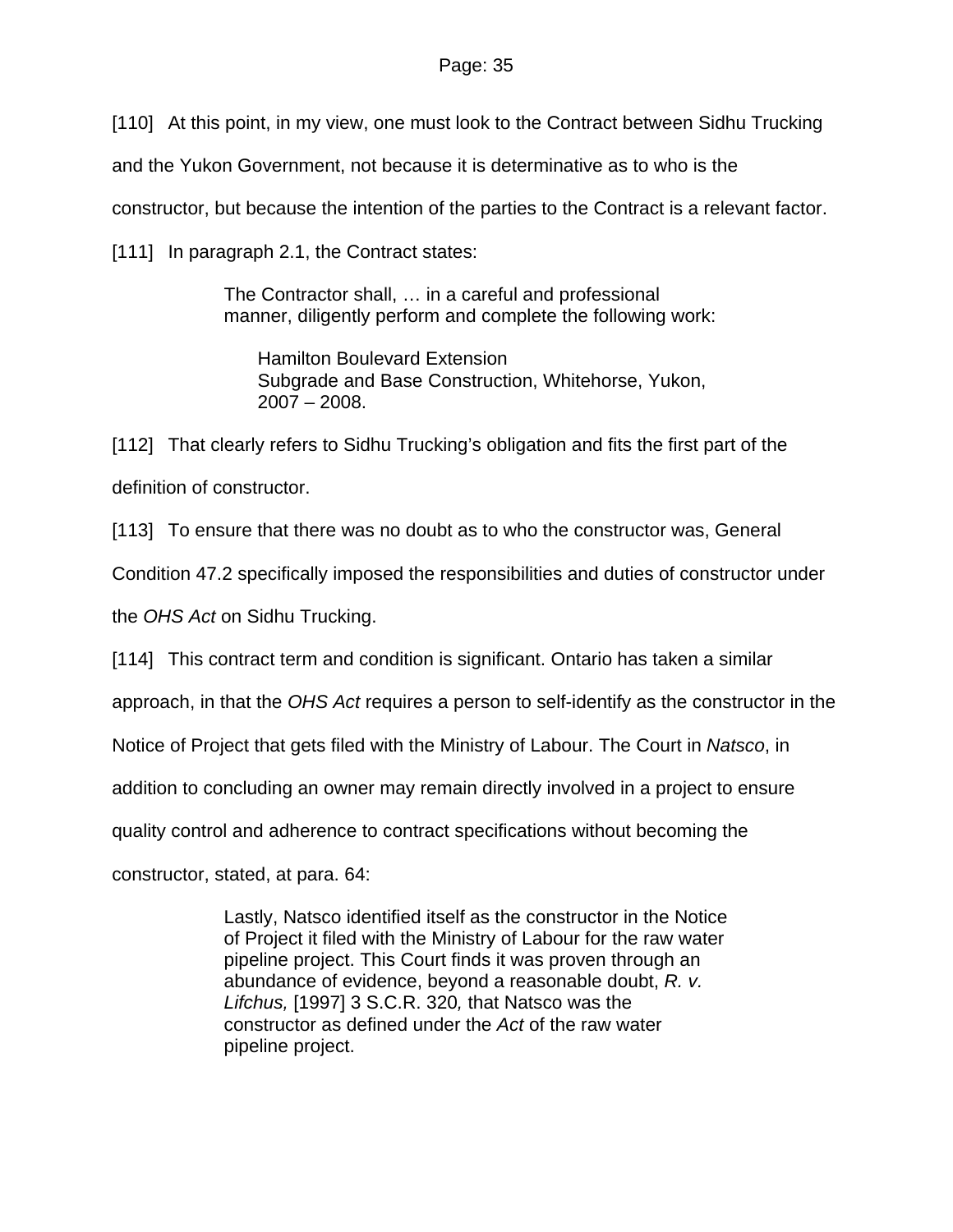[115] I am also aware of the fact that the Ontario *OHS Act* contains s. 1(3) which states that "An owner does not become a constructor by virtue only of the fact that the owner has engaged an architect, professional engineer or other person solely to oversee quality control at a project." The Yukon *OHS Act* does not have this provision. [116] In *Natsco,* there was no contractual provision identifying Natsco as the constructor. Natsco was the contractor on a "raw water pipeline project" that travelled between St. Clair Power and Nova Chemicals. Nova Chemicals paid for the actual pipe and would ultimately own it. St. Clair Power also had a contract with another company, Interlink, to lay fibre-optic cable in the trench that Natsco was to dig and backfill. As the contract did not appear to designate the constructor, Natsco, the party charged as "constructor", unsuccessfully submitted that it was not the constructor based on the *Stoller* control test.

[117] The case at bar, unlike the *Natsco* case, is a case where the constructor role was explicitly assumed by Sidhu Trucking. Sidhu Trucking did not at any time renounce its role as constructor. Indeed it did not have to, having been charged only in its capacity as an employer. As a result, counsel for Sidhu Trucking made no submissions on the *Stoller* control test argued by counsel for the Director of Occupational Health and Safety and counsel for the Yukon Government.

[118] In my view, the *Stoller* control test has currency, but its role in interpreting who is a constructor should play a secondary role to the terms of a contract. Where an owner and contractor agree that the contractor shall assume the statutory obligations of "constructor", it makes little sense to challenge that arrangement, unless it can be established that the reality was quite different or the owner was attempting to evade its statutory duty. That is not the case in this Project. In my view, the evidence and the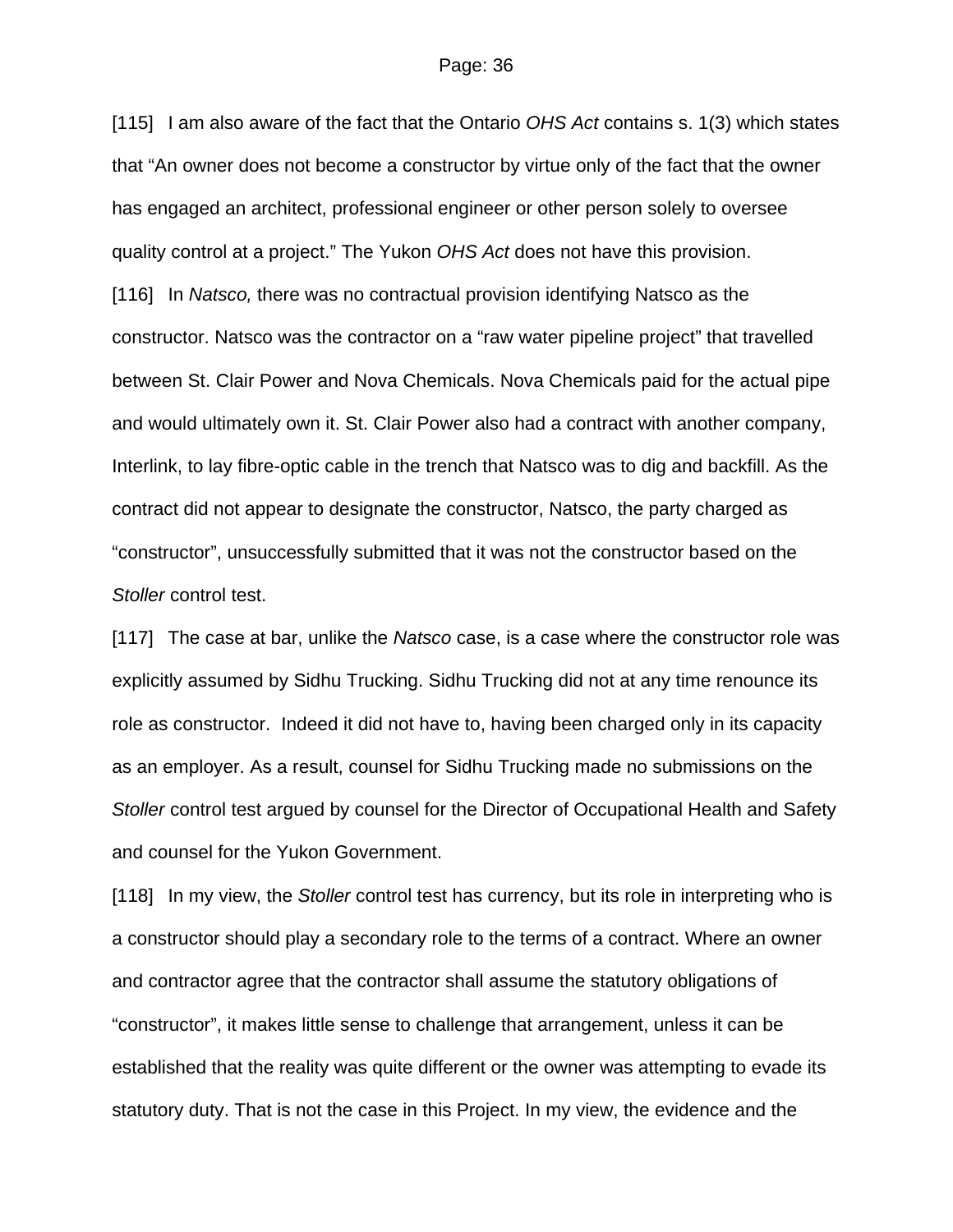contractual provisions lead to the conclusion that the Yukon Government did not act as constructor on the Hamilton Boulevard Extension Project, but rather exercised its rights under the Contract to ensure compliance with quality and safety. These rights are consistent with an owner's rights. The contractual obligations undertaken by Sidhu Trucking were by and large legal obligations under the *OHS Act* and Regulations to ensure a safe workplace and quality construction work. None of the contractual obligations were "how to do" a particular construction, but rather to "do it safely". While the Proposed Blast Designs did require that Sidhu provide detail on "the method of carrying out work" and additionally required Yukon Government's approval, the control over blasting remained with Sidhu Trucking, Cratty and the blaster hired by Sidhu Trucking.

[119] It is significant that counsel for the Director of Occupational Health and Safety made the following submission before me on the issue of Sidhu Trucking's control over the blasting and the blaster's work:

> Regardless, on the evidence, Sidhu Trucking controlled both the worksite and the drilling process. It provided the material, including explosive materials, and it employed the drillers who drilled the holes into which explosives would be set. The blaster neither chose the blast site, not even directed the drillers as to how many holes to drill. It was common for several days to pass between the time that the blaster prepared his blast designs and when the blast was conducted – during which time the blaster was not even on the work site.

[120] In fairness to counsel, this submission was made in the context of applying the control test as between Sidhu Trucking and the blaster, not as between Sidhu Trucking and the Yukon Government. However, it does indicate a level of control generally appropriate for a constructor as well as for an employer.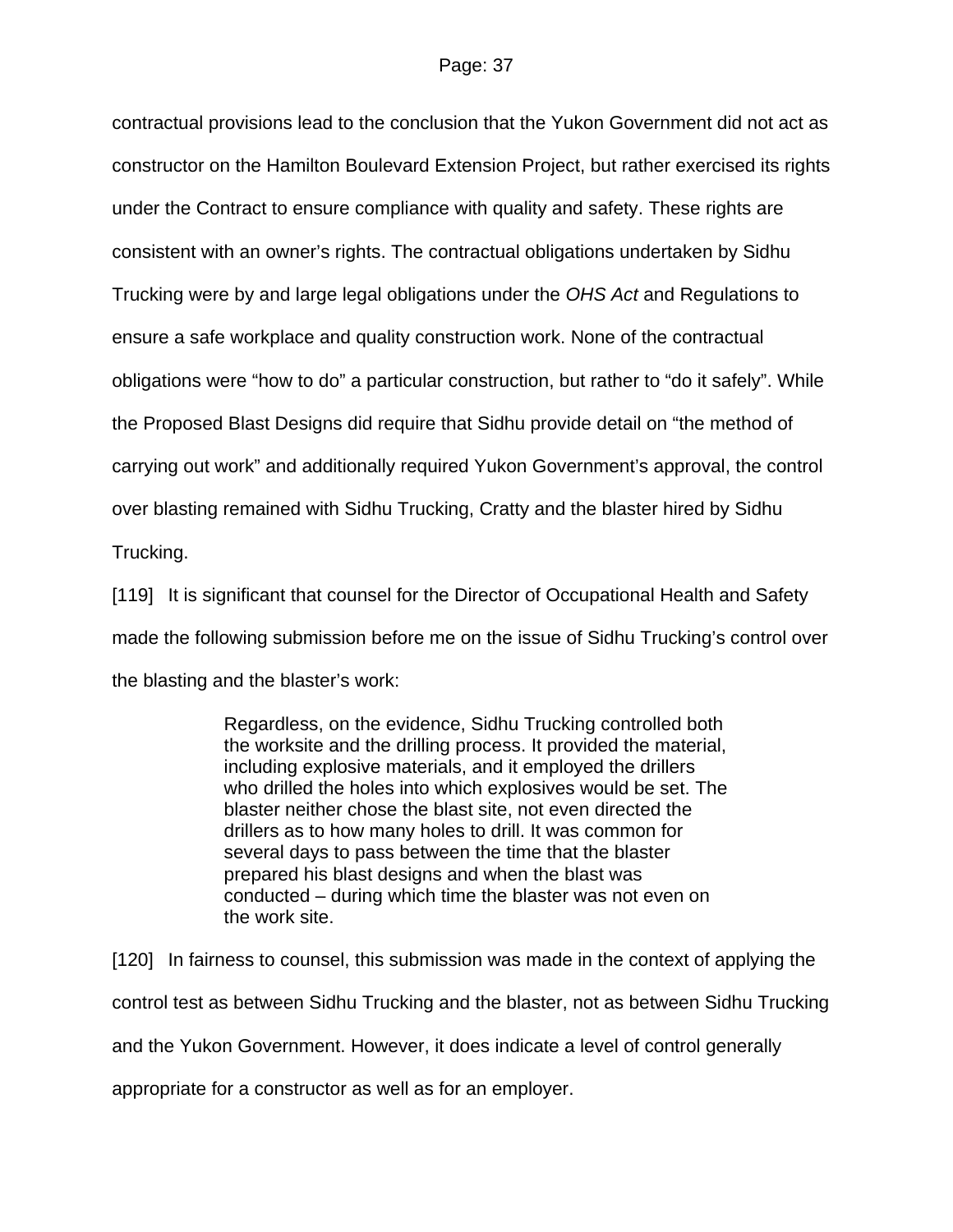[121] Applied here, I find that the *Stoller* case is distinguishable from the case at bar because there was no contractual designation of the constructor in *Stoller*. Furthermore, *Stoller* involved the construction of a residential housing development by a corporate partnership. There was no owner/contractor dispute as to who was the constructor. The issue of the application of the control test was litigated in the context of remoteness. Stoller submitted that the violations were committed by workers of other employers on the project and Stoller should not be held liable, as constructor, for the employees of other employers on the project.

[122] Here, the Contract contains the usual clauses setting out how the Yukon Government could "undertake" part or all of the Project. The Yukon Government could exercise its authority under General Condition 32 entitled "Taking the Work Out of The Contractor's Hands". That did not happen but it is an example of the owner undertaking all or part of a project as per the statutory definition.

[123] The case of *R. v. Marina Harbour Systems*, [2008] O.J. No. 4950 (S.C.), is also helpful in determining when it is appropriate to impose an obligation as constructor. There, Pickering Harbour was the owner of a large dock facility, which began a redevelopment project for harbourside housing with docking facilities. Pickering Harbour subcontracted the project to various subcontractors. Marina Harbour Systems ("MHS") contracted to supply and install a floating docking system. The contract did not specify who unloaded the dock on its arrival but Pickering Harbour normally provided that service. On the day in question, Pickering Harbour declined to unload the docks and an employee of Marshall Homes, the housing contractor, assisted with a forklift. A man who remained on the dock as it was being unloaded was injured and died when the load shifted on the forklift.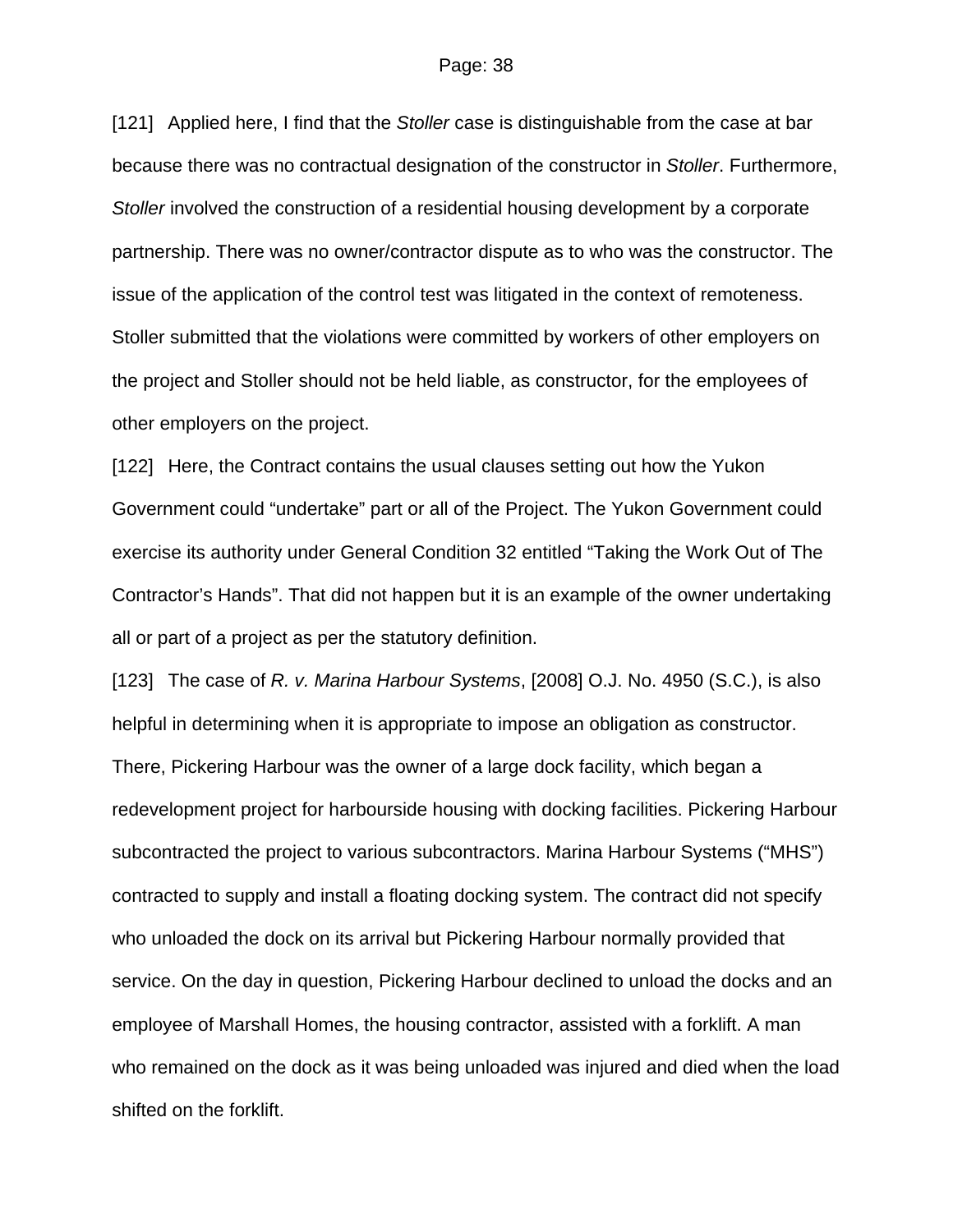[124] The trial judge acquitted MHS both as constructor and as employer, and this decision was confirmed on the appeal to the superior court. At para. 26, the appeal judge wrote:

> … The trial judge concludes that the constructor must be someone with responsibility for the whole project. His further conclusion is that this constructor could not have been MHS. This conclusion is based on his finding that MHS had no duty to supervise the unloading of the docks, that Mr. Melanson's attendance on that day was "fortuitous" and that Pickering Harbour took responsibility for the unloading of the docks. …

[125] In contrast, Sidhu Trucking was the designated "constructor" contracted to do the blasting under the Contract, it hired the blaster and it drilled the holes for the blast. [126] The trial judge in this case also included in his control test reasoning that the definition of constructor included the Yukon Government because "it retained overall control and management of the entire Hamilton Boulevard Extension Project, of which the contract with Sidhu Trucking was only a part". The evidentiary record supporting this view is very thin, and there is no evidence of the timing of other projects or contracts. Boehmer, who was the Yukon Government's Program Manager, described the Hamilton Boulevard Project as a fairly large project, as, apart from Sidhu's work, it included street lights, a paving contract and tree clearing of the right-of-way. There is not a sufficient evidentiary record on the issue of whether the Yukon Government was in any way involved in undertaking "all or part of a project by themselves or by more than one employee" as set out in the definition of constructor. I take the trial judge's reference to this aspect as going more to the *Stoller* control test than the second part of the definition of constructor. It should also be noted that s. 5 of the *OHS Act* provides for the situation of overlapping of the work areas of two or more employers and still places